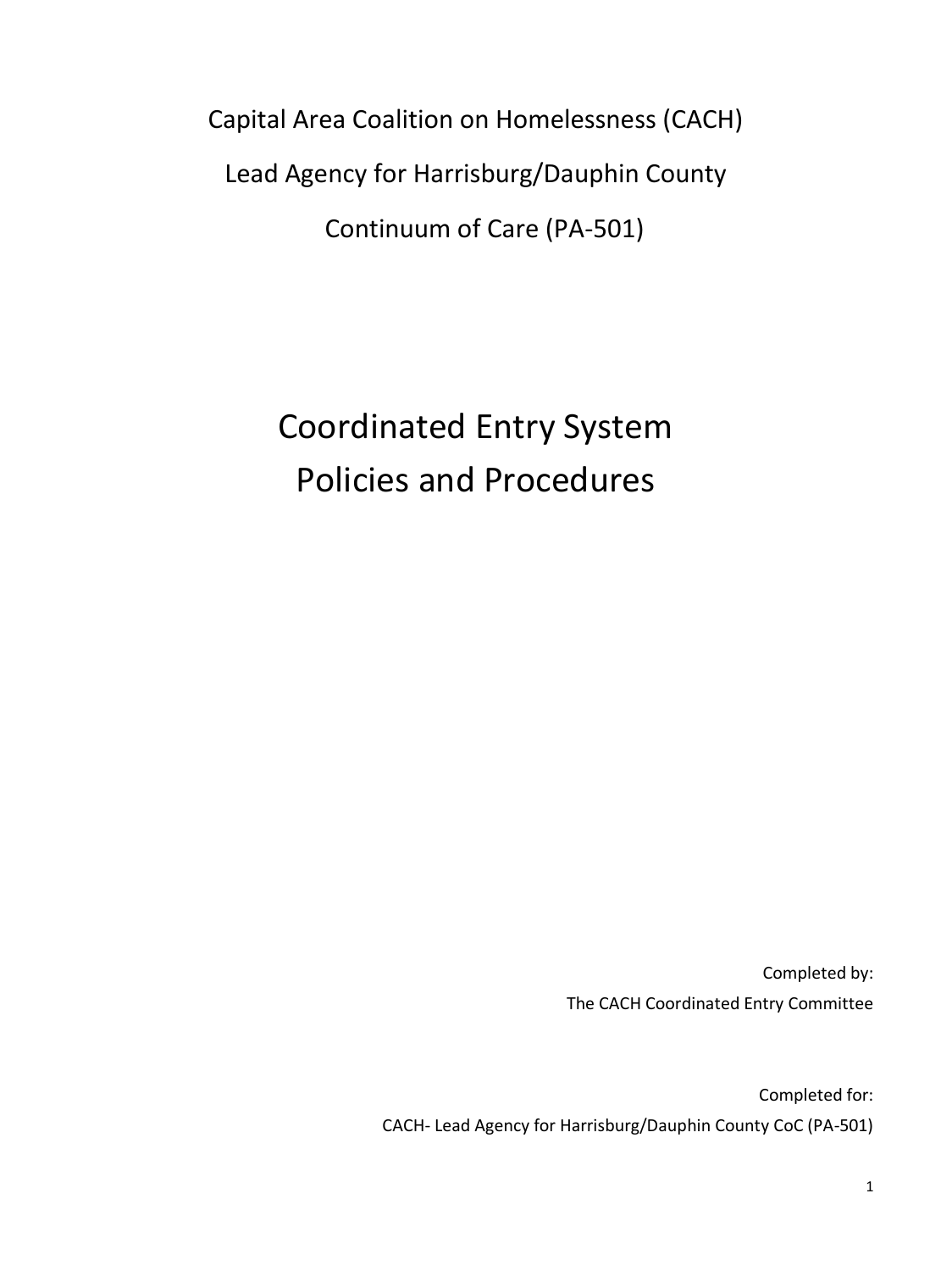# CACH Coordinated Entry Committee

Marilyn Bellesfield, Chair, Program Director, Brethren Housing Association George Payne, CACH, Projects Director, The Redevelopment Authority of the City of Harrisburg Deb Ritchey, HMIS Project Manager, CACH Dennise Hill, Director of Housing and Homelessness, YWCA Greater Harrisburg Yolanda Finger, Transitional Housing Case Manager, Gaudenzia The Delta Communities Darrell Reinford, Executive Director, Christian Churches United Rose Schultz, Deputy County MH Administrator II, Dauphin County MH/A/DP Angela Susten, Grants Management Coordinator, Dauphin County MH/A/DP Randie Yeager, Director, Dauphin County Human Services April Rudick, Assistance Director of Quality Assurance, Dauphin County Human Services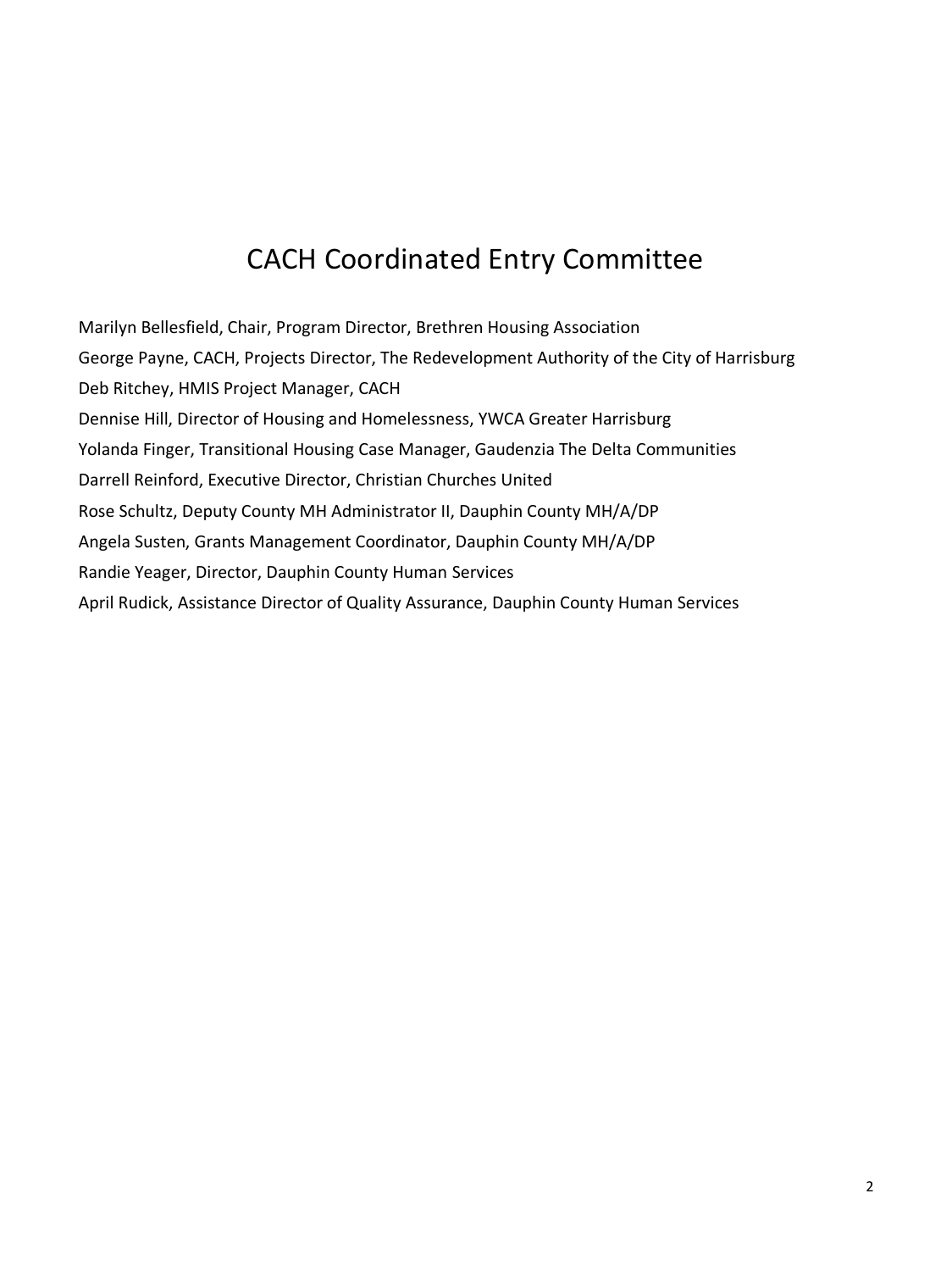# **Contents**

# **TERMS AND DEFINITIONS**

# **I. INTRODUCTION & OVERVIEW**

- A. Regulatory Requirement and Background
- B. Overview
- C. Coordinated Entry Participation Requirements
- D. CoC and ESG Coordination
- E. Guiding Principles
- F. Roles and Structure
- G. Versions of the Document
- H. Affirmative Marketing and Outreach
- I. Domestic Violence and Safety Planning
- J. Non-discrimination

# **II. ACCESS**

- A. Access Model
- B. Specialized Access Points for Subpopulations
- C. Access Coverage
- D. Accessibility of Access Sites
- E. Emergency Services
- F. Prevention Services

# **III. ASSESSMENT**

- A. Standardized Assessment Approach
- B. Eligibility for the Coordinated Entry System (CES)
- C. Phases of Assessment
- D. Assessment Screening
- E. Assessor Training
- F. Participant Autonomy
- G. Non-discrimination Complaint and Appeal Processes
- H. Privacy Protections
- I. Updating the Assessment

#### **IV. PRIORITIZATION**

- A. Standardized Prioritization
- B. Emergency Services
- C. Prioritization List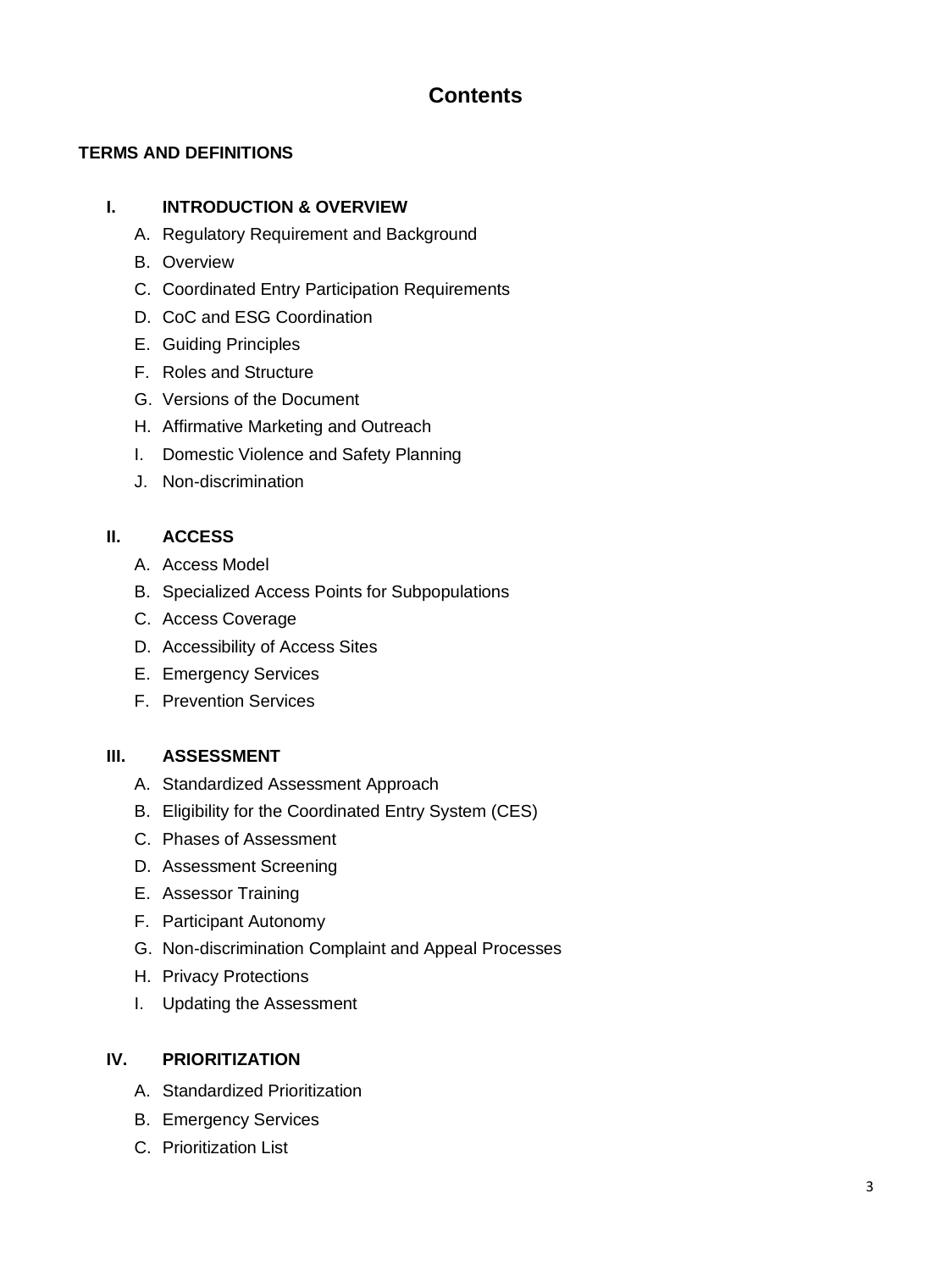### **V. REFERRAL**

- A. Notification of Vacancies
- B. Participant-Declined Referrals
- C. Provider-Declined Referrals

# **VI. DATA SYSTEM(S)**

- A. Data System(s)
- B. Participant Consent Process

# **VII. EVALUATION**

- A. Monitoring and Evaluation
- B. Role of Participating Agencies in the CES Evaluation

# **APPENDIX A**

- Appendix A.1 Coordinated Entry Operating Standards
- Appendix A.2 Non-Discrimination and Affirmative Fair Housing Policy
- Appendix A.3 Fair and Equal Access Policy
- Appendix A.4 Access/Barriers Policy
- Appendix A.5 Domestic Violence, Dating Violence, Sexual Assault & Stalking Management Policy
- Appendix A.6 Coordinated Entry System Grievance Policy and Procedure
- Appendix A.7 Housing Prioritization Policy for All CoC and ESG Funded Programs Appendix A.8 – Evaluating and Updating Coordinated Entry Policies and Procedures

# **APPENDIX B**

- Appendix B.1 Dauphin County CES Screening Form
- Appendix B.2 Screening Form Instructions for Access Sites
- Appendix B.3 VI-SPDAT Assessment Tool
- Appendix B.4 Length of Assistance Determination Assessment Tool
- Appendix B.5 Grievance & Appeal Process for Participants in the CES
- Appendix B.6 CACH Consent for Data Collection & Release of Information
- Appendix B.7 Participant Letter Declining All Services Offered through the CES
- Appendix B.8 Provider Declination Form

# **APPENDIX C**

- Appendix C.1 CoC Written Standards
- Appendix C.2 ESG Written Standards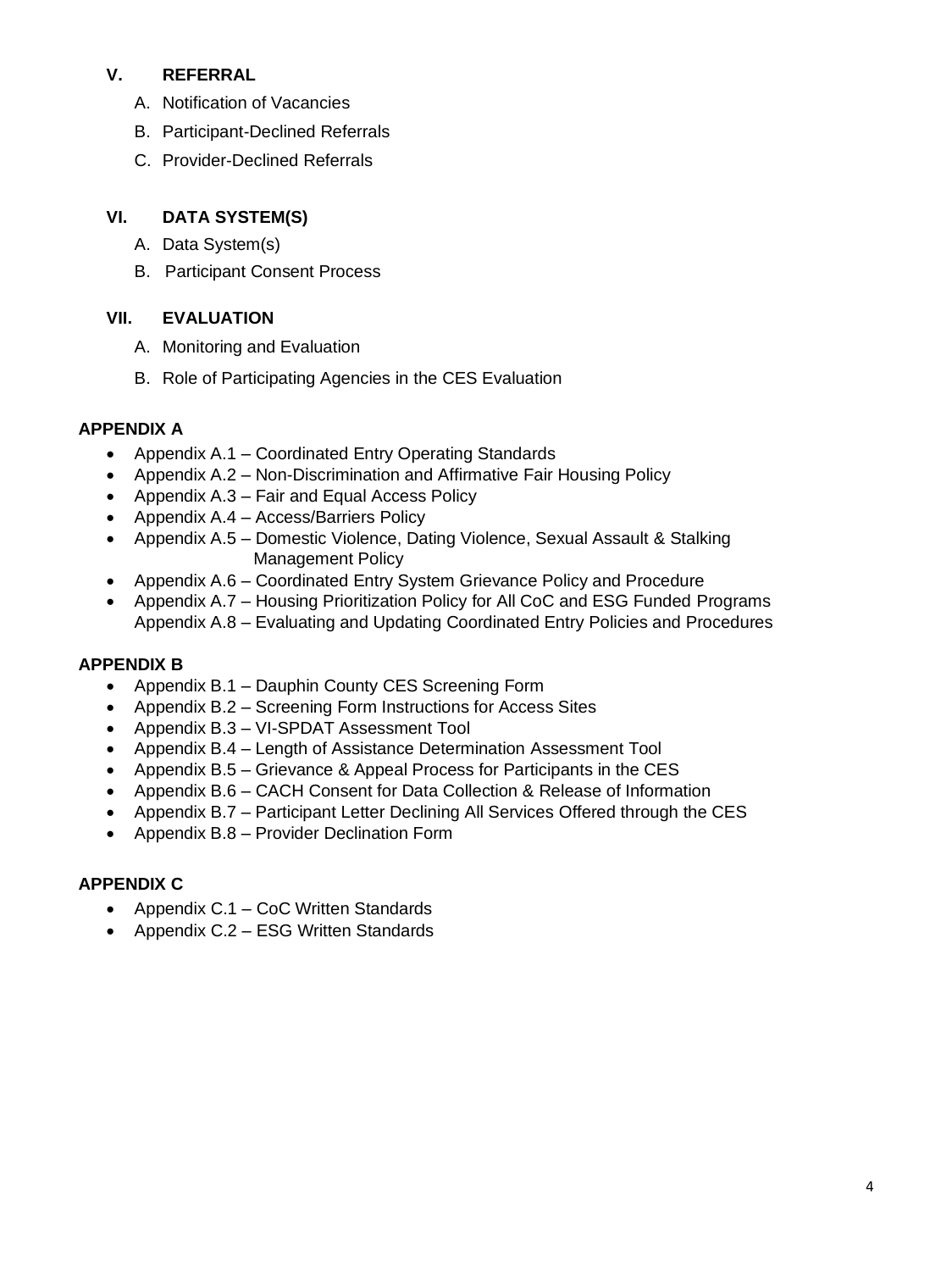| <b>TERMS &amp; DEFINITIONS</b>                  |                                                                                                                                                                                                                                                                                                                                                                                                                                                                                                                                                                                                                                  |  |  |
|-------------------------------------------------|----------------------------------------------------------------------------------------------------------------------------------------------------------------------------------------------------------------------------------------------------------------------------------------------------------------------------------------------------------------------------------------------------------------------------------------------------------------------------------------------------------------------------------------------------------------------------------------------------------------------------------|--|--|
|                                                 | Physical Places within a geographical area where households present                                                                                                                                                                                                                                                                                                                                                                                                                                                                                                                                                              |  |  |
| <b>Access Sites</b>                             | to receive homeless housing and services.                                                                                                                                                                                                                                                                                                                                                                                                                                                                                                                                                                                        |  |  |
| <b>Area Median Income</b><br>(AMI)              | The median (middle) household income amount for a household size<br>(number in family) as compared to other households of the same size in<br>the region, annually determined by HUD.                                                                                                                                                                                                                                                                                                                                                                                                                                            |  |  |
| <b>Chronically Homeless</b>                     | HUD'S definition:<br>Chronically Homeless means: (1) A "homeless individual with a<br>disability," as defined in Section 401(9) of the McKinney-Vento<br>Homeless Assistance Act, who: i. Lives in a place not meant for human<br>habitation, a Safe Haven, or an emergency shelter; AND<br>ii. Has been homeless continuously for at least 12 months or on at least<br>four separate occasions in the last 3 years, as long as the combined<br>occasions equal at least 12 months and each break in homelessness<br>separating the occasions included at least 7 consecutive nights of not<br>living as described in (i) above. |  |  |
| <b>Case Conferencing</b>                        | Local process for CE staff to coordinate and discuss ongoing work with<br>persons experiencing homelessness in the community, including the<br>prioritization or active list. The goal of case conferencing is to provide<br>holistic, coordinated, and integrated services across providers, and to<br>reduce duplication.                                                                                                                                                                                                                                                                                                      |  |  |
| <b>Continuum of Care</b><br>(CoC)               | Group responsible for the implementation of the requirements of<br>HUD's CoC Program interim rule. The CoC is composed of<br>representatives of organizations, including nonprofit homeless<br>providers, victim service providers, faith-based organizations,<br>governments, businesses, advocates, public housing agencies, school<br>districts, social service providers, mental health agencies, hospitals,<br>universities, affordable housing developers, law enforcement,<br>organizations that serve homeless and formerly homeless veterans, and<br>homeless and formerly homeless persons.                            |  |  |
| Continuum of Care<br>(CoC) Program              | HUD funding source to (1) promote communitywide commitment to the<br>goal of ending homelessness; (2) provide funding for efforts by nonprofit<br>providers, and state and local governments to quickly rehouse<br>homeless individuals and families while minimizing the trauma and<br>dislocation caused to homeless individuals, families, and communities<br>by homelessness; (3) promote access to and effect utilization of<br>mainstream programs by homeless individuals and families; and (4)<br>optimize self-sufficiency among individuals and families experiencing<br>homelessness.                                 |  |  |
| <b>Coordinated</b><br><b>Entry System (CES)</b> | An approach to coordination and management of a crisis response<br>system's resources that allows users to make consistent decisions from<br>available information to efficiently and effectively connect people to<br>interventions that will rapidly end their homelessness.                                                                                                                                                                                                                                                                                                                                                   |  |  |
| <b>Coordinated Entry</b>                        | The process used to assess, prioritize and assist in meeting the housing<br>needs of people experiencing homelessness.                                                                                                                                                                                                                                                                                                                                                                                                                                                                                                           |  |  |
| <b>Coordinated Entry</b><br><b>Team</b>         | The members of the Coordinated Entry Committee for CACH are<br>referred to as the Coordinated Entry Team.                                                                                                                                                                                                                                                                                                                                                                                                                                                                                                                        |  |  |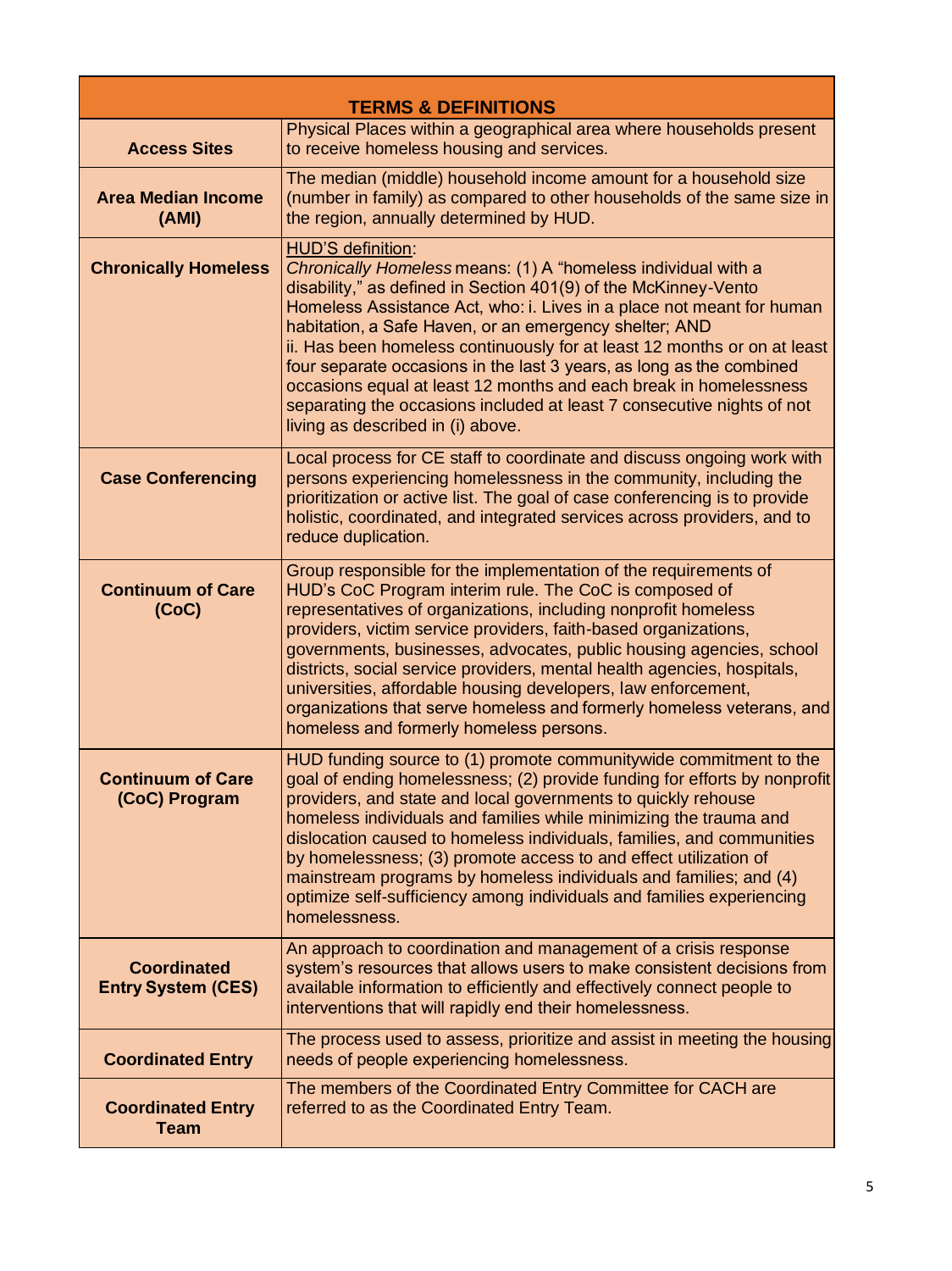| <b>TERMS &amp; DEFINITIONS</b>                                             |                                                                                                                                                                                                                                                                                                                                                                                                                         |  |
|----------------------------------------------------------------------------|-------------------------------------------------------------------------------------------------------------------------------------------------------------------------------------------------------------------------------------------------------------------------------------------------------------------------------------------------------------------------------------------------------------------------|--|
| <b>Crisis Response</b><br><b>System</b>                                    | All the services and housing available<br>to persons who are literally homeless or fleeing/attempting to flee<br>domestic violence.                                                                                                                                                                                                                                                                                     |  |
| <b>Diversion</b>                                                           | A strategy that prevents homelessness for people seeking shelter by<br>helping them identify immediate alternate housing arrangements and, if<br>necessary, connecting them with services and financial assistance to<br>help them return to permanent housing without entering the homeless<br>system.                                                                                                                 |  |
| <b>Emergency Services</b>                                                  | Homelessness prevention, domestic violence and emergency services<br>hotlines, drop-in service programs, domestic violence shelters,<br>emergency shelters, and hotel/motel voucher programs.                                                                                                                                                                                                                           |  |
| <b>Emergency Shelter</b>                                                   | Short-term emergency housing available to persons experiencing<br>homelessness.                                                                                                                                                                                                                                                                                                                                         |  |
| <b>Emergency Solutions</b><br><b>Grant (ESG) Program</b>                   | HUD funding source to (1) engage homeless individuals and families<br>living on the street; (2) improve the quantity and quality of emergency<br>shelters for homeless individuals and families; (3) help operate these<br>shelters; (4) provide essential services to shelter residents; (5) rapidly<br>rehouse homeless individuals and families; and (6) prevent families and<br>individuals from becoming homeless. |  |
| <b>Family Group</b><br><b>Conferencing (FGC)</b>                           | Family Group Conference is a voluntary service planning opportunity for<br>family, friends, and others to come together to make decisions with the<br>individual and/or family using a language of strengths and concerns.                                                                                                                                                                                              |  |
| <b>Homeless Management</b><br><b>Information System</b><br>(HMIS)          | The database used to confidentially aggregate data on homeless<br>populations. The system allows for a record of client-level information<br>about the characteristics and service needs of people<br>experiencing homelessness.                                                                                                                                                                                        |  |
| <b>Homeless System</b>                                                     | The services and housing available only to persons who are literally<br>homeless.                                                                                                                                                                                                                                                                                                                                       |  |
| <b>Household</b>                                                           | The term household is intended to cover any configuration of persons in<br>crisis, whatever their age or number (adults, youth, or children; singles<br>or couples, with or without children).                                                                                                                                                                                                                          |  |
| <b>Housing Interventions</b>                                               | Permanent housing programs and subsidies, including, Rapid Re-<br>Housing and Permanent Supportive Housing programs, as well as<br>permanent housing subsidy programs such as Housing Choice<br>Vouchers.                                                                                                                                                                                                               |  |
| <b>Housing and Urban</b><br><b>Development (HUD)</b>                       | A Cabinet department in the Executive branch of the United States<br>federal government. Although its beginnings were in the House and<br>Home Financing Agency, it was founded as a Cabinet department in<br>1965, to develop and execute policies on housing and metropolises.                                                                                                                                        |  |
| <b>Length of Assistance</b><br><b>Determination (LOAD)</b><br><b>Score</b> | This is a set questions to assess housing barriers to determine the best<br>housing intervention for each household served by the CES (See<br>Appendix B.4 for the LOAD tool).                                                                                                                                                                                                                                          |  |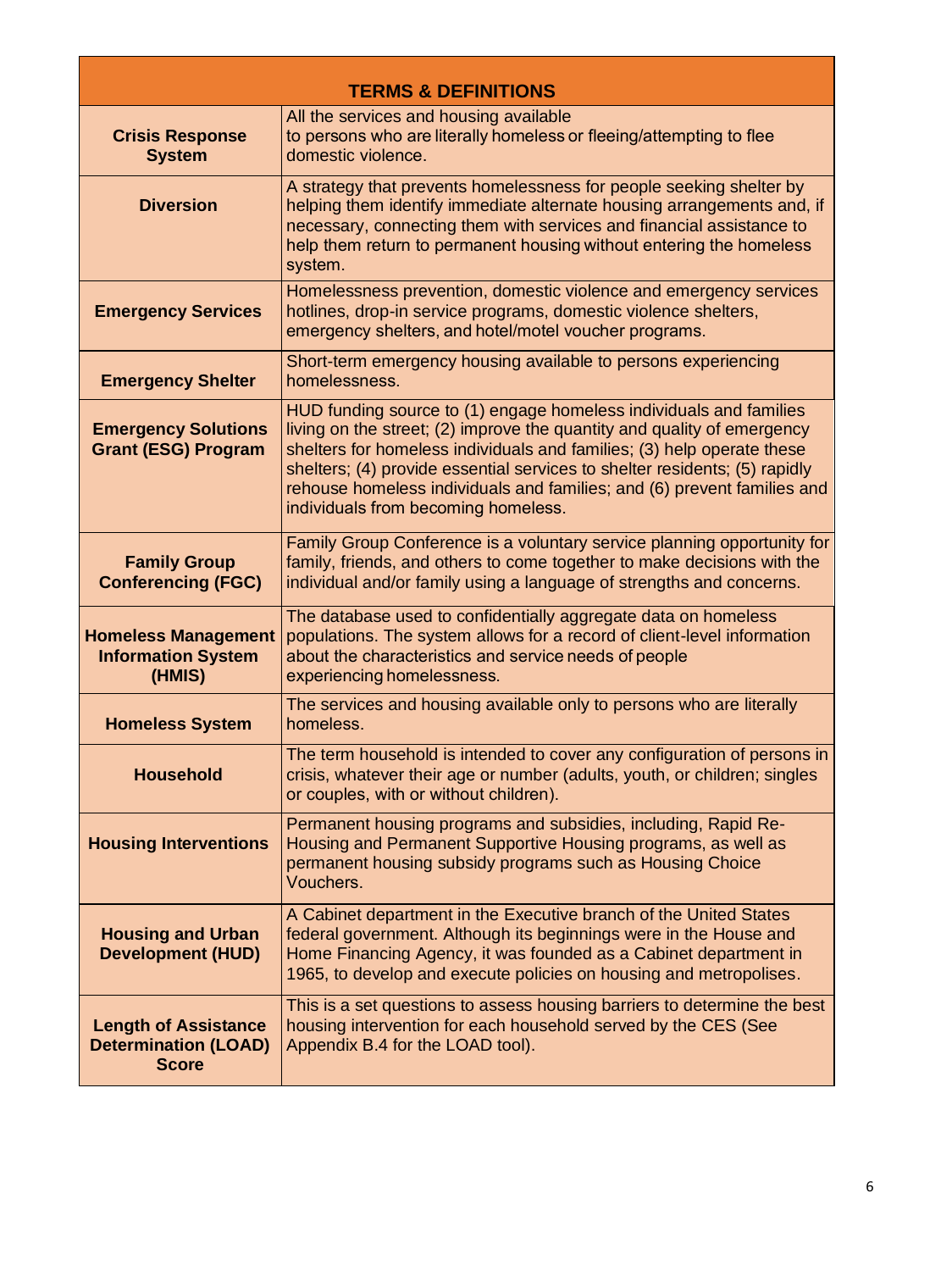| <b>TERMS &amp; DEFINITIONS</b>                                                                                                                                             |                                                                                                                                                                                                                                                                                                                                                                                                                                                                                     |  |  |
|----------------------------------------------------------------------------------------------------------------------------------------------------------------------------|-------------------------------------------------------------------------------------------------------------------------------------------------------------------------------------------------------------------------------------------------------------------------------------------------------------------------------------------------------------------------------------------------------------------------------------------------------------------------------------|--|--|
| <b>PA 211 Database</b>                                                                                                                                                     | Is part of the national 2-1-1 Call Centers initiative that seeks to provide<br>an easy-to-remember telephone number and web resource for finding<br>health and human services- for everyday needs and in crisis situations.                                                                                                                                                                                                                                                         |  |  |
| <b>Permanent Supportive</b><br><b>Housing</b><br>(PSH)                                                                                                                     | A model that combines low-barrier affordable housing, health care, and<br>supportive services to help individuals and families lead more stable<br>lives. For PSH programs, households must meet the HUD definition of<br>homelessness under Category 1 and have a disability. PSH typically<br>targets people who are chronically homeless, experience multiple<br>barriers to housing, and are unable to maintain housing stability without<br>supportive services.               |  |  |
| <b>Personally Identifiable</b><br><b>Information (PII)</b>                                                                                                                 | The term "PII" refers to information that can be used to distinguish or<br>trace an individual's identity, either alone or when combined with other<br>personal or identifying information that is linked or linkable to a specific<br>individual. PII is any data that could potentially be used to identify a<br>particular person. Examples include a full name, Social Security<br>number, driver's license number, bank account number, passport<br>number, and email address. |  |  |
| <b>Prevention</b>                                                                                                                                                          | Includes financial assistance, rental assistance, and services provided<br>to individuals and families who are at imminent risk of homelessness.                                                                                                                                                                                                                                                                                                                                    |  |  |
| <b>Projects for Assistance</b><br>in Transition from<br><b>Homelessness</b><br>(PATH)                                                                                      | Substance Abuse and Mental Health Services Administration<br>(SAMHSA)-funded program to provide outreach and services to people<br>with serious mental illness (SMI) who are homeless, in shelter or on the<br>street, or at imminent risk of homelessness.                                                                                                                                                                                                                         |  |  |
| <b>Public Housing</b><br><b>Authority</b><br>(PHA)                                                                                                                         | Local entity that administers public housing and Housing Choice<br>Vouchers (HCV) (aka Section 8 vouchers).                                                                                                                                                                                                                                                                                                                                                                         |  |  |
| <b>Rapid-Rehousing</b><br>(RRH)                                                                                                                                            | Program emphasizing housing search and relocation services and<br>short- and medium-term rental assistance to move homeless persons<br>and families (with or without a disability) as rapidly as possible into<br>permanent housing. The core components of Rapid Re-Housing are<br>housing identification, rent and move-in assistance, and rapid re-<br>housing case management and services                                                                                      |  |  |
| <b>Release of Information</b><br>(ROI)                                                                                                                                     | Written documentation signed by a participant to release his/her<br>personal information to authorized partners.                                                                                                                                                                                                                                                                                                                                                                    |  |  |
| <b>Violence Against</b><br><b>Women's Act (VAWA)</b><br>And<br><b>HUD Category 4</b><br><b>Homeless Definition</b><br>(fleeing or attempting to<br>flee domestic violence) | HUD housing protections and homeless programs apply to VAWA<br>"survivors of domestic violence, dating violence, sexual assault, and<br>stalking regardless of sex, gender identity or sexual orientation" and<br>expounds or expands HUD's Category 4 Homeless Definition of<br>persons who are fleeing or attempting to flee domestic violence<br>(https://www.govinfo.gov/content/pkg/FR-2016-11-16/pdf/2016-<br>25888.pdf).                                                     |  |  |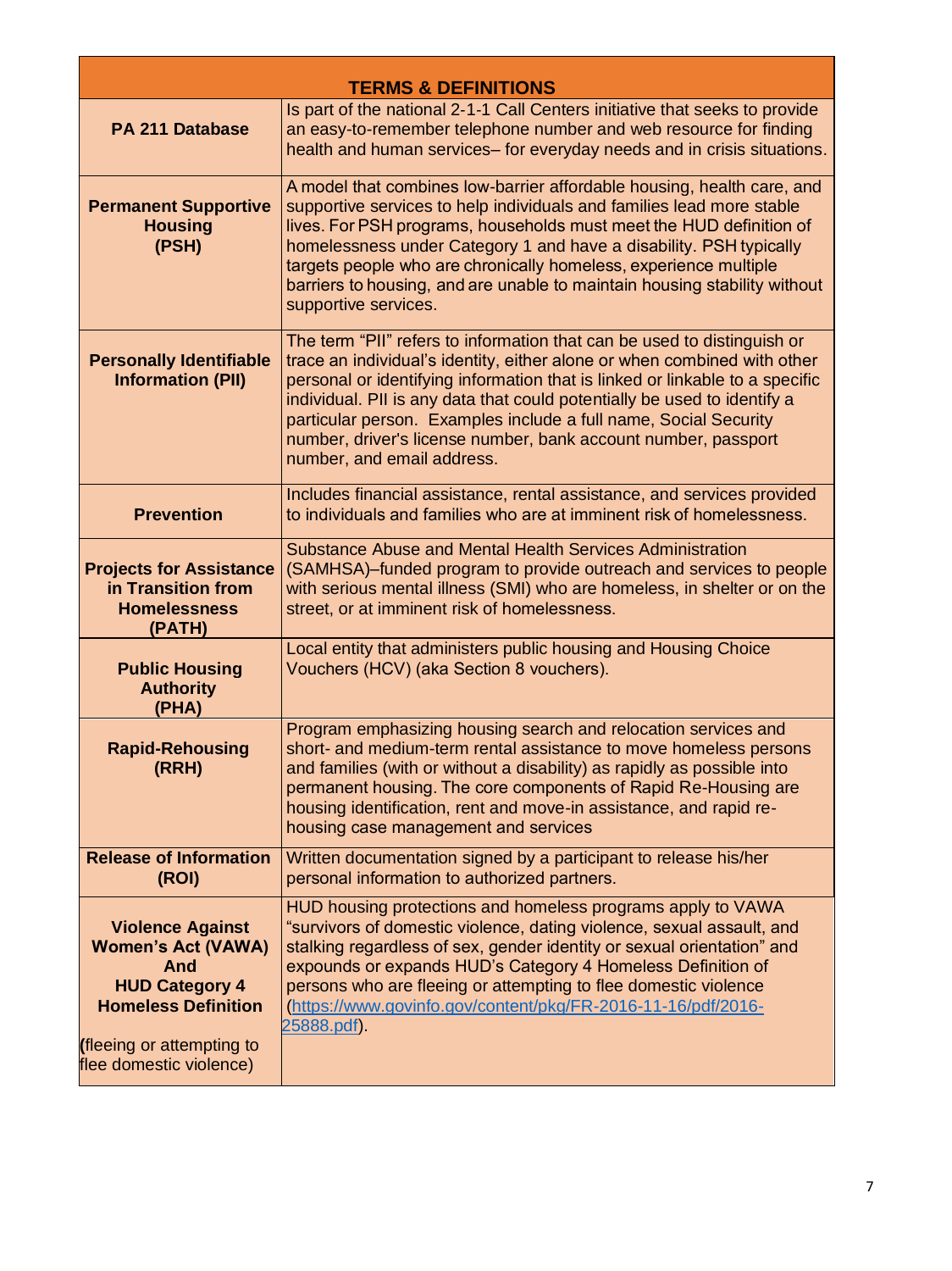# **COORDINATED ENTRY SYSTEM POLICIES AND PROCEDURES**

# **I. INTRODUCTION & OVERVIEW**

#### **A.** *Regulatory Requirement and Background*

- 1) A Coordinated Entry System (CES) is an evidence-based strategy that focuses on housing and service coordination to link homeless consumers to the most appropriate housing solution based on their needs. The U.S. Department of Housing and Urban Development (HUD) requires all homeless Continuums of Care (CoC) to utilize CES as stated in 24 CFR 578.7 (a)(8) of the CoC Program Interim Rule.
- 2) The Capital Area Coalition on Homelessness (CACH), the Designated Lead Agency for Harrisburg/Dauphin County Continuum of Care (PA-501) is charged with standardizing a Coordinated Entry System across its entire geographic region according to the priorities and needs of the community. These standards are intended to clarify and provide guidance around Coordinated Entry. As systems and accompanying documents are developed, CACH is committed to offering training and technical assistance as needed and determined. This Policy and Procedure Manual is a working document that will continue to be developed during the Coordinated Entry System implementation. Additions and adjustments to the document will be based on stakeholder input, data collected, and on lessons learned from experience.

#### **B.** *Overview*

The main purpose of the CACH Coordinated Entry System (CES) is to ensure that households with the most severe service needs, longest homeless history and most vulnerabilities are prioritized for housing assistance and receive those services within a limited timeframe. These policies and procedures will direct the implementation, governance and evaluation of coordinated entry in the CoC geographic area and will be reviewed no less than annually by the CACH Board of Directors. Only the CACH Board of Directors can make changes to this document based on recommendations from the CACH Coordinated Entry Committee. **(All policies approved and adopted by the CACH Board are included at the end of this manual as Appendix A.)** CACH is responsible for coordinating and implementing a system to the needs of the populations and subpopulations experiencing homelessness within the geographic area claimed by the CoC.

#### **C.** *Coordinated Entry Participation Requirements*

- 1) In accordance with the Emergency Solutions Grant (ESG) & Continuum of Care (CoC) regulations, all programs that receive ESG or CoC funding are required to participate in the CoC Coordinated Entry System (CES) and abide by the written Coordinated Entry policies and procedures. Further, these programs must use the Coordinated Entry System (CES) as the only referral source from which to consider filling vacancies in housing. Failure to participate and follow the CES Policies and Procedures could have a negative impact on future funding of that program. As part of the annual CoC and ESG application processes, each program must submit a report that identifies the number of participants its program referred, accepted, rejected, and/or served from the CES.
- 2) The CoC intends to have all Homeless Assistance Programs participating in its CES process and will work with all local programs and funders in its geographic area to facilitate their participation in the CES.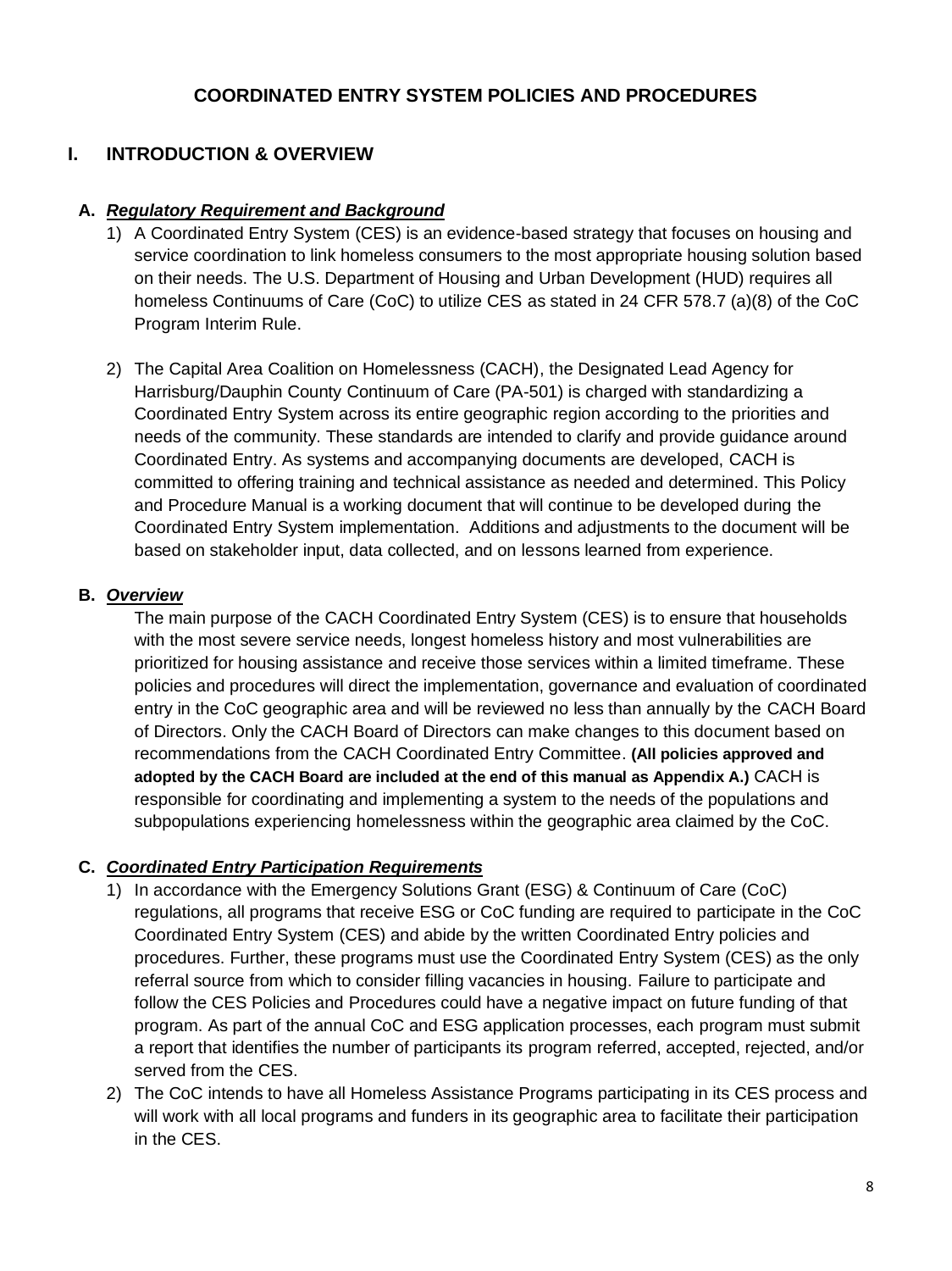# **D.** *CoC and ESG Coordination*

The CoC is committed to aligning and coordinating CES policies and procedures governing assessment, eligibility determinations, and prioritization with its written standards for administering CoC and ESG Programs funds. **(A copy of the CoC and ESG written standards are included in Appendix C of this manual).**

# **E.** *Guiding Principles*

# 1) **Mission**

The mission of the Capital Area Coalition on Homelessness (CACH) is to educate and mobilize the community and coordinate services to prevent and reduce homelessness in the Capital region. CACH adopted a blueprint strategy called "*Home Run: The Capital Area's 10-Year Plan to End Homelessness*" as the community's coordinated plan to make homelessness rare, brief and nonrecurring in our community.

# 2) **Goals**

The goal of the Coordinated Entry System (CES) is to coordinate program participant assessment and provision of referrals. The CES will operate with a person-centered approach, and with personcentered outcomes which will help the CoC meet these goals.

H

# 3) **Principles**

- a. The CES will ensure that potential participants are aware of access point locations
- b. The CES will ensure that participants are referred to appropriate housing resources
- c. The CES will ensure that participants are connected to necessary mainstream resources
- d. The CES will reduce the stress of the experience of being homeless by limiting assessments and interviews to only the most pertinent information necessary to resolve the participant's immediate housing crisis.
- e. The CES will incorporate cultural and linguistic competencies in all engagement, assessment, and referral coordination activities.
- f. The CES will provide low barrier access to services and housing resources by operating programs that do not screen consumers out for assistance because of perceived barriers to housing or services, including, but not limited to, lack of employment or income, drug or alcohol use, or having a criminal record;
- g. The CES will implement standard assessment tools and practices and will capture only the limited information necessary to determine the severity of the participant's needs and the best referral strategy for him or her.
- h. The CES will utilize HMIS for the purposes of managing participant information and facilitating quick access to available CoC resources.
- i. The CoC will ensure that the CES does not unintentionally impede access to emergency shelter.

# **F.** *ROLES AND STRUCTURE*

As required by HUD, each CoC and each ESG recipient operating within the CoC's geographical area must work together to ensure the CoC's Coordinated Entry System (CES) allows for coordinated screening, assessment and referrals for CoC and ESG programs. The CoC's Coordinated Entry System (CES) has been designed and administered by the CoC in the following structure with duties for each stakeholder outlined on the following pages: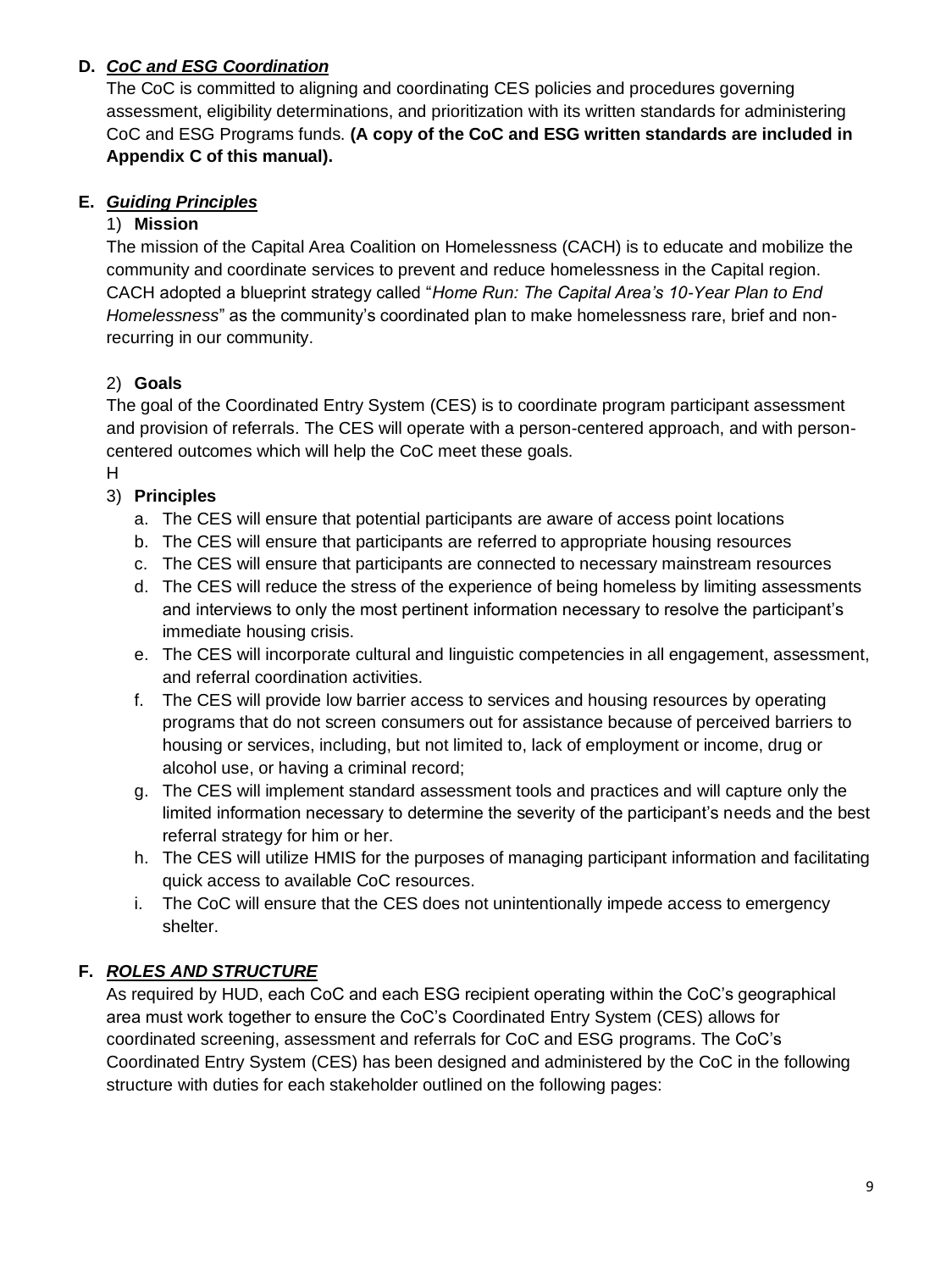#### 1) **CACH Board of Directors**

- a. Responsible for the administration and implementation of Coordinated Entry System (CES) throughout the CoC
- b. Designates the CES Lead Agency
- c. Designates CoC-wide priority populations
- d. Approves and adopts Policies and Procedures necessary for CES implementation
- e. Provides oversight to the Coordinated Entry Committee
- f. Monitors budgets of CES grants
- g. Approves designated Access Sites and Assessment Centers selected by the Coordinated Entry **Committee**
- h. Executes MOU's with each Access Site and Assessment Center
- i. Ensures the CoC CES is meeting HUD requirements
- j. Ensures a CES Marketing Plan is developed and provides universal marketing materials for local distribution
- k. Monitors data collection in the HMIS System, providing reports on outputs and outcomes for CES
- l. Overseeing eligibility determination, appeals processes, household placement declines/ provider placement rejections and grievance protocols described herein for CES
- m. Provides support to the Coordinated Entry Manager

#### 2) **Coordinated Entry Committee**

- a. Convenes at least twice annually to evaluate and enhances the CES as needed
- b. Update the Coordinated Entry Assessment Tools and Scoring to reflect the CoC's priorities
- c. Reviews monitoring reports provided by the CACH Board of Directors to improve CES policies and procedures
- d. Coordinate with the HMIS Project Manager to make necessary changes to the online system/tools
- e. Monitors the CES to ensure the system meets HUD's regulations and to provide reports to the CACH Board of Directors
- f. Provides oversight to the CES and assists with implementation
- g. Develops CES Policies and Procedures for CACH Board of Directors approval
- h. Facilitate training at least twice per year to CoC membership organizations including but not limited to process training on CES, best practice service delivery strategies and CoC requirements
- i. Provides support to the HMIS Project Manager and the Coordinated Entry Manager

#### 3) **HMIS Administrator/Project Manager**

- a. Coordinates with the CACH Board of Directors
- b. Provides CoC-wide Technical Assistance regarding the implementation of the CES
- c. Provides trainings and updates on the computer-based assessment tools
- d. Develops the computer-based assessment tools
- e. Develops monitoring and reporting functions in the computer-based tools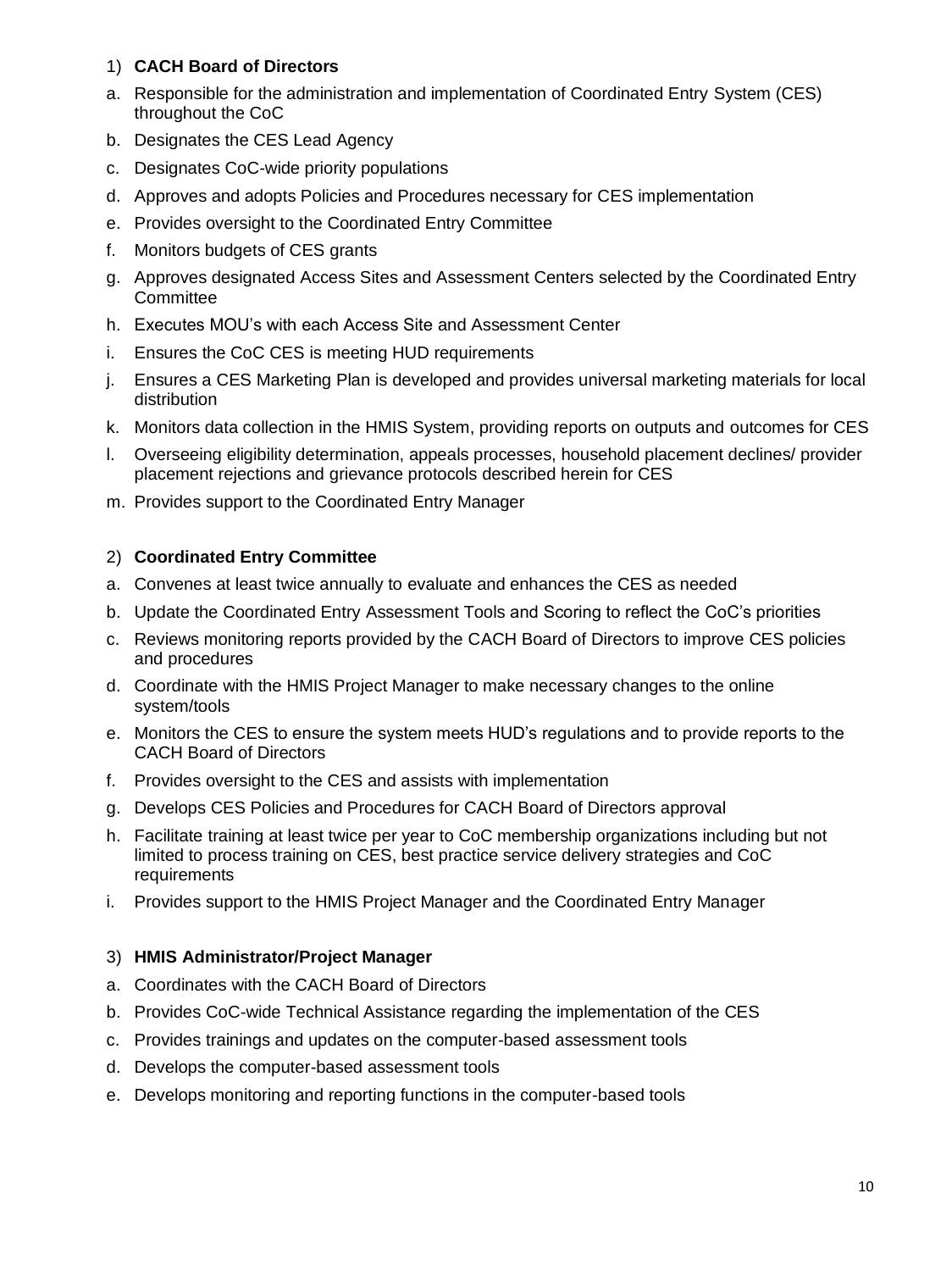#### 4) **Coordinated Entry Manager**

- a. Manage the Community Priority List for housing interventions
- b. Interpret and enforce CES policies and procedures
- c. Serve as the primary point person and lead to all CES participating programs and referral partners
- d. Oversee Access Sites and Assessment Centers
- e. Facilitate Community Priority List meetings
- f. Review and distribute PA HMIS CES reports
- g. Monitors designated Access Site and Assessment Centers to ensure compliance with CES policies and procedures
- h. Coordinates with the HMIS Administrator to make available CES trainings to all participating agencies
- i. Ensures each agency's policies and procedures meet the CoC CES procedural standards
- j. Ensures the CES is accessible for the entire geographical area of the (including 24/7 coverage for the entire county)
- k. Provide ongoing feedback to the CACH Board of Directors and Coordinated Entry Committee
- l. Serve as liaison to the HMIS administrator
- m. Conduct community outreach and education

#### 5) **Coordinated Entry Specialists**

- a. Deliver uniform Coordinated Entry intake, assessment and referrals
- b. Deliver service through three modes; 1) Telephone, 2) Access/Assessment Site 3) Mobile **Outreach**
- c. Trained at least annually on the CES policies and procedures as well as updates to the HMIS system

# 6) **Required Participating Agency/Program**

- a. Required to participate in Coordinated Entry System due to receiving CoC or ESG Program funding from HUD
- b. Comply with all CES processes, policies and procedures detailed in the CoC Coordinated Entry System Policy Manual, including policies related to referral, grievance, prioritization, data sharing, and client confidentiality, among others.
- c. Comply with all HMIS privacy, security and data sharing processes, policies and procedures.
- d. Ensure that people experiencing homelessness understand how the CES system works.
- e. Make appropriate staff available for regular CES trainings and meetings.
- f. Distribute CES marketing and outreach materials.
- g. Maintain accurate and up-to-date agency and program information, including program eligibility requirements, in HMIS and the local 2-1-1 database.
- h. Comply with a non-discrimination policy which states that no discrimination of any person or group of persons on account of race, ethnicity, national origin, disability status, religion, marital status, sex, sexual orientation, actual or perceived gender identity, or age
- i. Sign a CES Participation Agreement with CACH
- j. Must use the CES as the only referral source from which to consider filling vacancies in housing program/program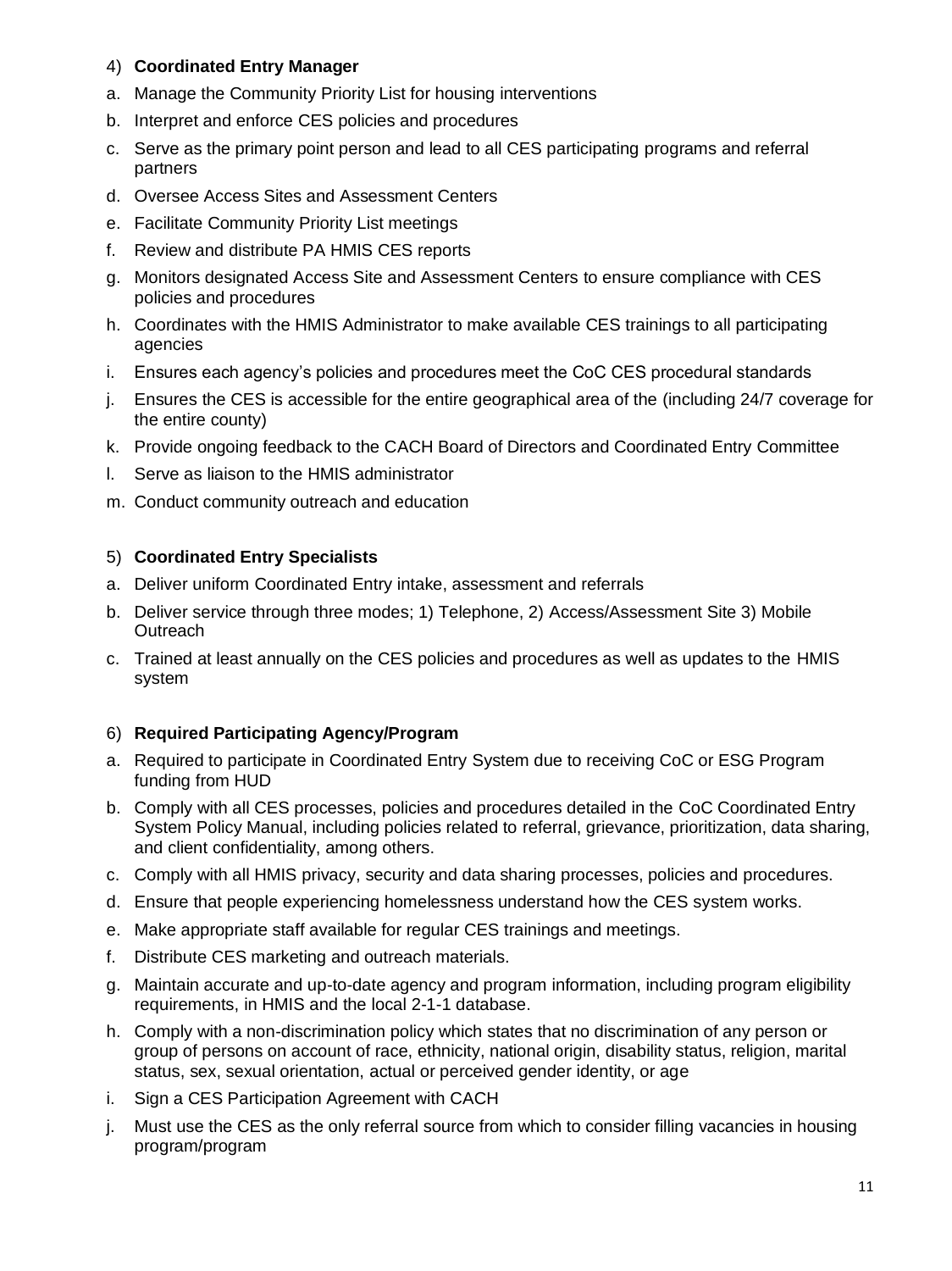k. Adopt policies outlining the acceptable reasons a client referred to a program can be rejected/denied access to their program and this policy must be approved by the CACH Board of Directors on an annual basis

#### 7) **Voluntary Participating Agency**

- a. Programs or organizations who are not required to participate in the CES but voluntarily agree to participate in the CES to ensure equitable and coordinated access for all households experiencing homelessness
- b. Sign a CES Voluntary Participating Agency Agreement with CACH
- c. Complies with the policies and procedures governing the CES
- d. Uses CES as the referral source from which to fill vacancies for at least 51% of clients served
- e. Ensure that people experiencing homelessness understand how the CES system works.
- f. Make appropriate staff available for regular CES trainings and meetings.
- g. Distribute CES marketing and outreach materials.
- h. Maintain accurate and up-to-date agency and program information, including program eligibility requirements, in HMIS and the local 2-1-1 database.
- i. Comply with a non-discrimination policy which states that no discrimination of any person or group of persons on account of race, ethnicity, national origin, disability status, religion, marital status, sex, sexual orientation, actual or perceived gender identity, or age
- j. Adopt policies outlining the acceptable reasons a client referred to a program can be rejected/denied access to their program and this policy must be approved by the CACH Board of Directors on an annual basis

## **G.** *Versions of the Document*

| Version | Date Released | <b>Key Changes</b>                       |
|---------|---------------|------------------------------------------|
|         | 4-12-2016     | N/A                                      |
|         |               | Compliance with HUD Program Interim Rule |

# **H.** *Affirmative Marketing and Outreach*

- 1) The Coordinated Entry System (CES) is publicly advertised through the Capital Area Coalition on Homelessness (CACH) website, through the local 2-1-1 system, and through community events. All Required Participating Agencies/Programs are also required to post or otherwise make publicly available a notice (provided by the CoC) that describes the CES. This notice should be posted in the agency waiting areas, as well as any areas where participants may congregate or receive services (e.g., dining hall).
- 2) The Access Sites are also advertised through trainings for service providers and information is passed along from emergency shelter and mobile staff+ directly to people sleeping on the street. This broad advertisement of the system ensures that all people within the CoC in need of homeless services will have fair and equal access to the system regardless of where or how the household presents at any Access Site. Outreach conducted by mobile staff ensures that people who are sleeping on the streets are equally prioritized for assistance as anyone else presenting with service needs.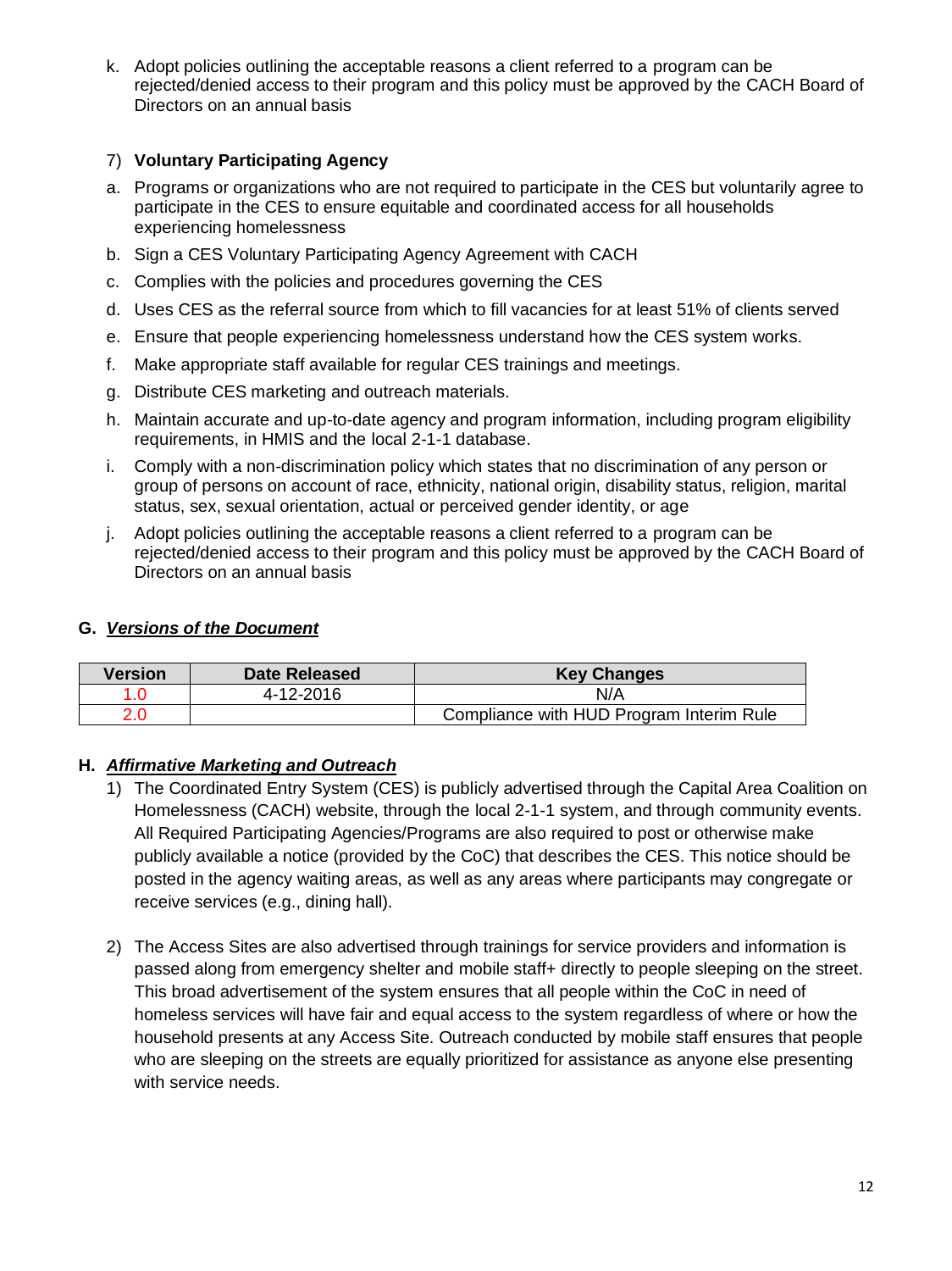## **I.** *Domestic Violence and Safety Planning***:**

- 1) All providers, including non-victim service providers, must provide safe and confidential access to the CES for all people, including those who are fleeing/attempting to flee and survivors of domestic violence (including dating violence, sexual assault, trafficking, and/or stalking). (**Please see Appendix A.5 for the Domestic Violence, Dating Violence, Sexual Assault & Stalking Management Policy).**
- a. All households accessing the CES are asked if they are fleeing/attempting to flee domestic violence during the screening procedure. If a household is identified as fleeing/attempting to flee domestic violence, the Coordinated Entry Specialist will offer an immediate referral to the state contracted domestic violence program for Dauphin County, which is the YWCA Greater Harrisburg's Violence Intervention & Prevention Services, for safety planning and accessing emergency services, such as domestic violence hotlines and shelters.
- b. The household has the right to decline any and all referrals to, or assistance with access to, these emergency services. Declining these referrals or assistance will not have a negative impact on the person's ability to obtain housing and services accessible via the CES. Safety planning will then be the responsibility of the Coordinated Entry Specialist.
- c. All Coordinated Entry Specialists are required to have Domestic Violence/Sexual Assault training on how to conduct safety planning from the YWCA Greater Harrisburg's Violence Intervention & Prevention Services
- d. The CoC Coordinated Entry Committee will have at least one representative from the YWCA Greater Harrisburg's Violence Intervention & Prevention Services at all times to provide policy and practice guidance on behalf of people who are fleeing/attempting to flee and survivors of domestic violence.
- e. The CoC CES will include a local domestic violence hotline provided by the state contracted domestic violence program for Dauphin County, which is staffed 24 hours a day, seven days a week, to ensure that all households who are fleeing or attempting to flee domestic violence or sexual assault have immediate access to crisis response services. All persons will have access to this hotline regardless of which access point they initially contact for services and assistance through the CoC's CES.

# **J.** *Non-Discrimination***:**

- 1) The CoC Coordinated Entry System (CES) complies with all jurisdictionally relevant civil rights and fair housing laws and regulations. The CoC has designated the CACH Board of Directors as the entity responsible for monitoring agencies on compliance with all CES requirements, including adherence to civil rights and fair housing laws and regulations. The CES Manager will monitor compliance, and failure to comply with the following laws, regulations and HUD requirements will result in a monitoring finding on the program, which will affect its position in the local CoC rating and ranking process. (Please see Appendix A.2 for the Non-Discrimination and Affirmative Fair Housing Policy.)
- a. Fair Housing Act prohibits discriminatory housing practices based on race, color, religion, sex, national origin, disability, or familial status.
- b. Section 504 of the Rehabilitation Act prohibits discrimination on the basis of disability under any program or activity receiving federal financial assistance.
- c. Title VI of the Civil Rights Act prohibits discrimination on the basis of race, color, or national origin under any program or activity receiving federal financial assistance.
- d. Title II of the Americans with Disabilities Act prohibits public entities, which include state and local governments and special purpose districts, from discriminating against individuals with disabilities in all their services, programs, and activities, which include housing and housingrelated services such as housing search and referral assistance.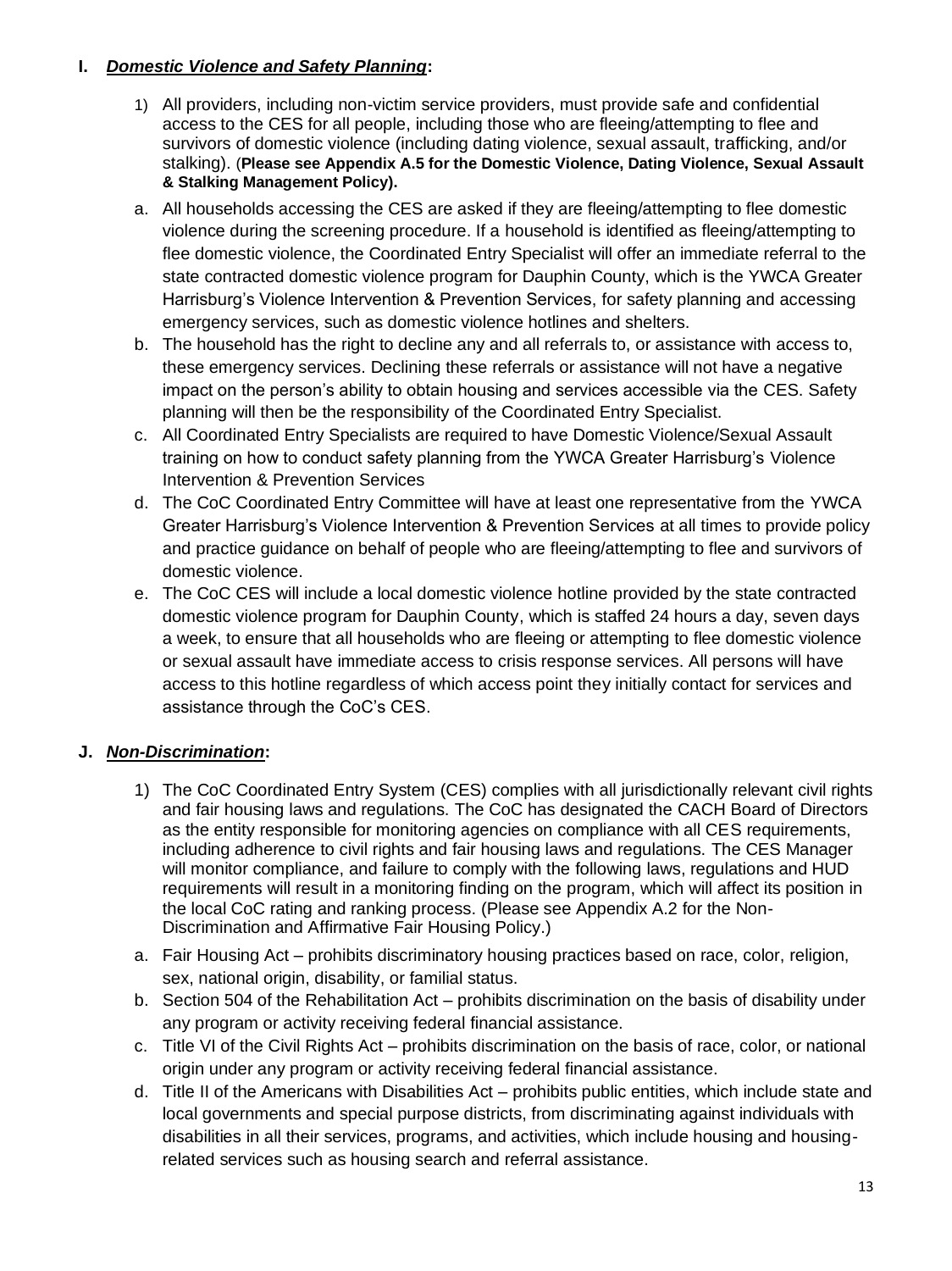- e. Title III of the Americans with Disabilities Act prohibits private entities that own, lease, and operate places of public accommodation, which include shelters, social service establishments, and other public accommodations providing housing, from discriminating on the basis of disability.
- f. Equal Access Rule HUD's Equal Access Rules requires that recipients and sub-recipients for HUD funding are open to all eligible individuals and families regardless of sexual orientation, gender identity, or marital status. People shall have equal access to emergency shelters and other facilities, benefits, accommodations and services in accordance with the individual's gender identity, and in a manner that affords equal access to the individual's family. **(Please see Appendix A.3 for the Fair and Equal Access Policy).**

# **II. ACCESS**

Anyone experiencing homelessness in the Dauphin County CoC may contact the Coordinated Entry System (CES) for a single, streamlined assessment and referral process for housing and related services. All designated Access and Assessment sites shall execute a CES Participation Agreement with the CACH Board of Directors; that is, an agreement that documents all required functions and responsibilities to ensure access to the CES.

# *A. Access Model*

The CoC designed the (CES) to follow a hybrid model to ensure fair and equal access to the homeless system for households experiencing homelessness. There are three ways a household may access the CES, which are described below:

- 1) A central location or locations within a geographic area where individuals and families present to receive homeless housing and services shall be designated as CES Access Sites.
	- a. *Access Sites* are the physical "front doors" into the Dauphin County CoC CES. Access Sites are the physical places within a geographical area where households present to receive homeless housing and services.
	- b. At each Access Site, trained Coordinated Entry Specialists will provide pre-screening, assessment, prioritization and referral to any household experiencing a housing crisis.
- 2) The local 2-1-1 Helpline will screen callers for eligibility for the CES and/or prevention services on a 24 hour/7-day basis.
	- a. The local 2-1-1 Helpline, operated by PA 2-1-1, is the virtual "front door" into the CoC Coordinated Entry System. The Call Center accepts toll-free, inbound calls and text messages 24 hours per day, 7 days per week. Trained Call Center Staff provide screening services for the CES. They refer households who are eligible for the CES to the closest CES Access Site for assessment, prioritization and referral to housing interventions. The Call Center has language translation services available for people experiencing a housing crisis who speak English as a second language in addition to support for people who are hearing impaired.
- 3) Mobile Staff will serve as Access Sites for the CES.
	- a. All participating agencies who have mobile staff funded by either HUD CoC Program Grants or Emergency Solutions Grants must participate in the Dauphin County CES, and all others are strongly encouraged to do so.
	- b. Mobile staff will act as Access Sites to the CES and will seek to engage persons who may be served through the CES but who are not seeking assistance or are unable to seek assistance via programs that offer crisis housing or emergency shelter.
	- c. Mobile staff will be trained on the CES and the assessment process and will have the ability to offer CES Access and Assessment services to participants they contact through their outreach efforts.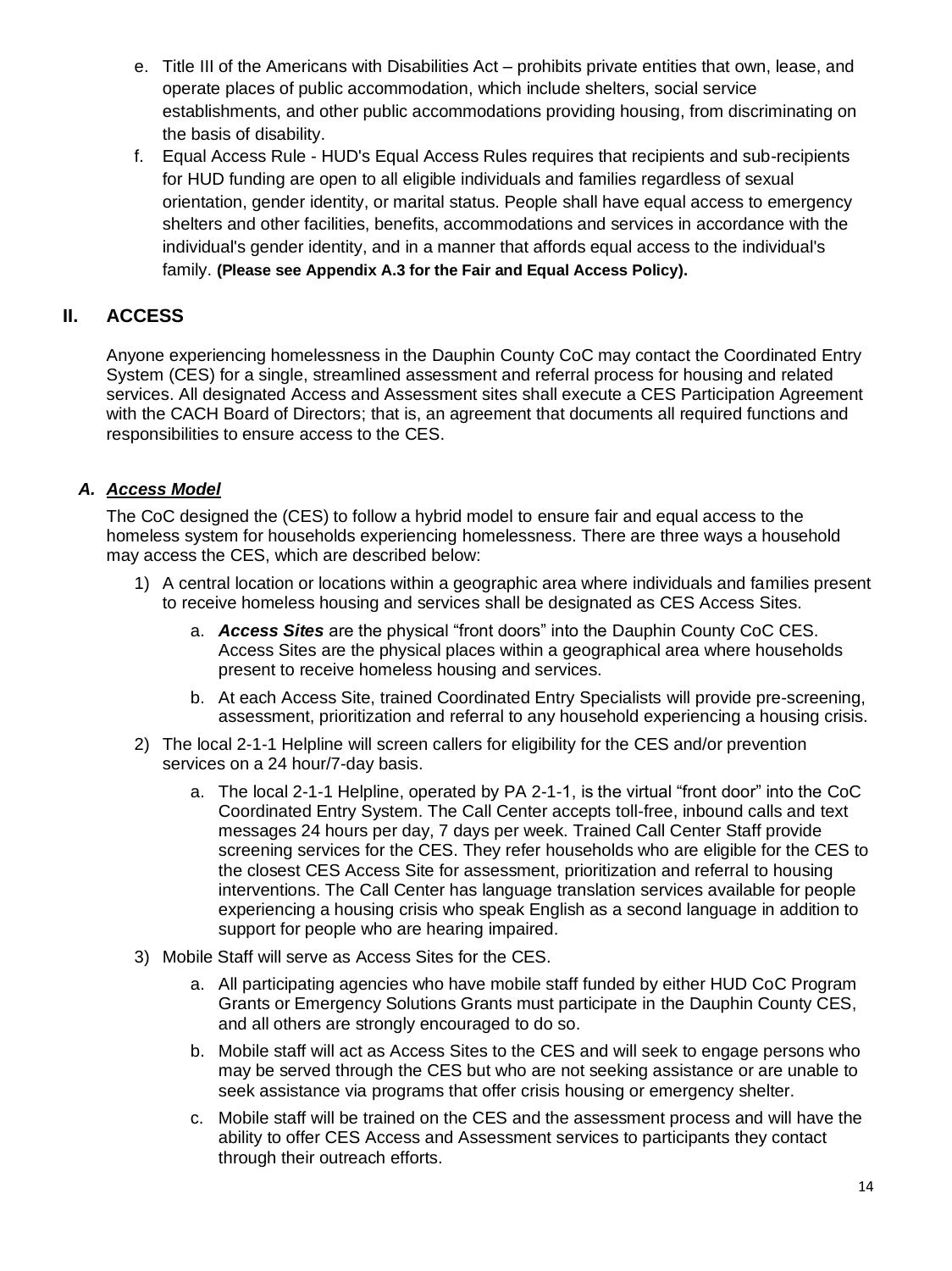# *B. Specialized Access Points for Subpopulations*

- 1) The CoC recognizes the importance of confidentiality and safety for all persons fleeing from domestic violence seeking assistance through its CES.
	- a. To provide sufficient coordination and specialized attention given to individuals and families fleeing domestic violence, the CoC has identified a specialized access point at the YWCA Greater Harrisburg's Violence Intervention & Prevention Services, the VAWA provider for Dauphin County. They will ensure that individuals and families fleeing domestic violence receive the appropriate services and housing to resolve their housing crisis. (**See Appendix A.5**)
- 2) Homeless Veterans can be assisted through any Access Site, but they should quickly be referred to Veteran specific housing and service programs offered by the YWCA of Greater Harrisburg Supportive Services for Veteran Families (SSVF) and Veterans Program or Volunteers of America SSVF Program. If they have refused Veteran housing services or gone missing, they will be entered in the CES by the closest Access Site.

#### *C. Access Coverage*

The CES is accessible either through community-based Access Sites, mobile staff or through the PA 2-1-1 Helpline that is accessible throughout the entire CoC geographical area. The PA 2-1-1 hotline provides access to basic CES screening services 24 hours a day and can be contacted from any location within the CoC.

#### *D. Accessibility of Access Sites*

- 1) The Coordinated Entry Committee will ensure that all CES materials are available in English, Spanish, and other locally common languages. In addition, The CES Manager and all CES participating agencies will, to the greatest extent practicable, provide communication accommodation through translation services to effectively and clearly communicate with persons who have disabilities, as well as with any person with limited English proficiency.
- 2) The Coordinated Entry Committee will ensure visually and audibly accessible CES materials when requested by participating or referral agencies or participants in the CES.
- 3) Access and assessments for the CES are permitted to be conducted over the phone by an approved Access Site, if the consumer is unable to reach the appropriate access site due to a disability, lack of transportation, or other unexpected circumstance.

#### *E. Emergency Services*

- 1) Access to emergency services is not prioritized through the CES. Instead, the CES makes direct referrals to emergency services for anyone experiencing a housing crisis upon their request. Emergency services include, but are not limited to:
	- a. Domestic violence and other emergency service hotlines
	- b. Street Outreach programs
	- c. Emergency Shelters
	- d. Eviction prevention programs
	- e. Food pantries
	- f. Homeless drop-in centers
	- g. Motel voucher programs
	- h. Rental, mortgage and utility assistance programs
	- i. Crisis Intervention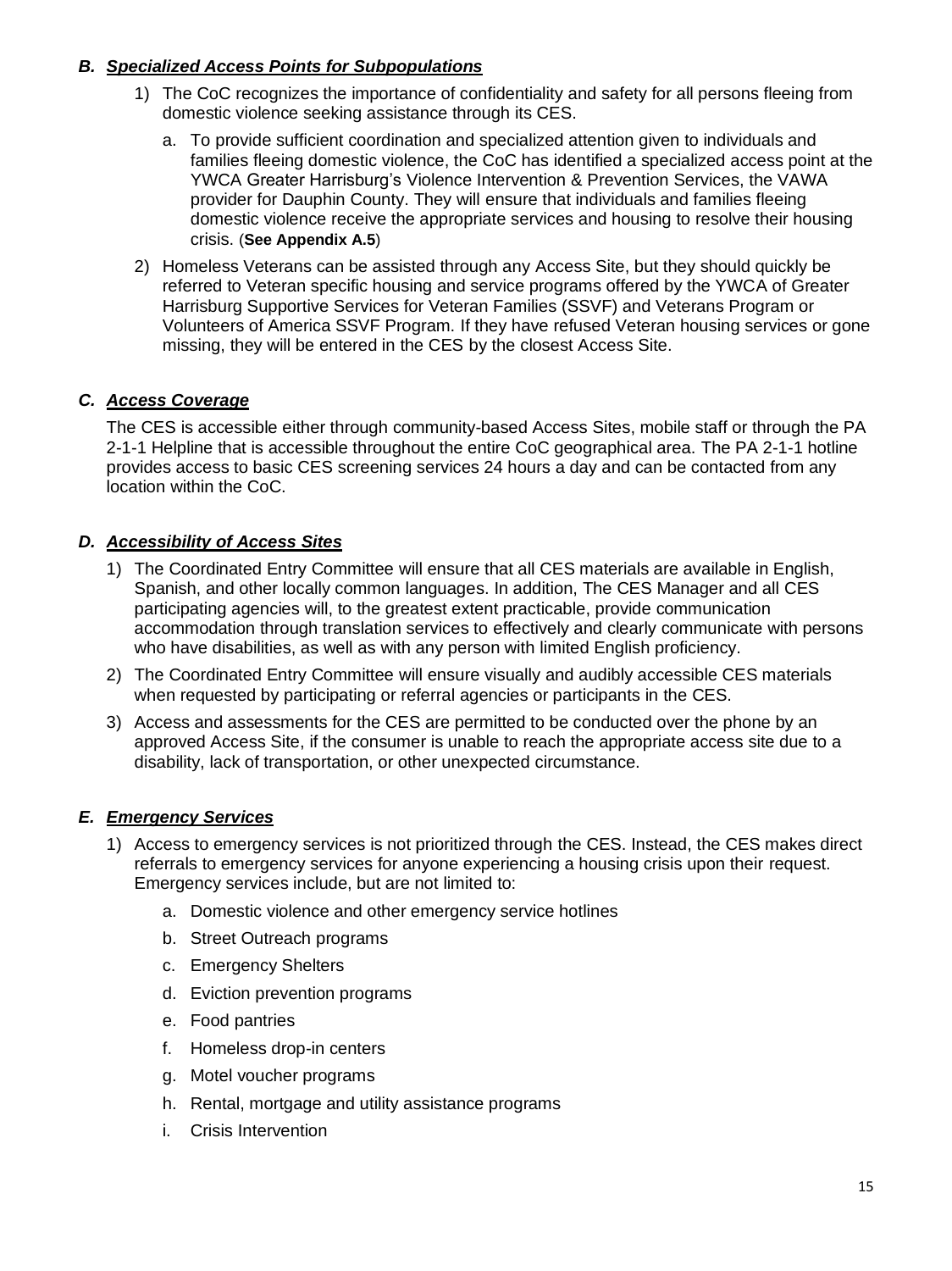- 2) *Diversion* is a strategy that prevents homelessness for people seeking shelter by helping them identify immediate alternative housing arrangements and, if necessary, connecting them with prevention services to help them return to permanent housing. In the event that beds are not available for people seeking access to Emergency Shelter, Coordinated Entry Specialists will be trained in and practice diversion.
- 3) CES full intake and assessment services may only be available during business hours each day. When prospective participants present for services during non-business hours, participants will still be able to access emergency services, including emergency shelter, (when those emergency services are available) without first receiving an assessment through coordinated entry.
- 4) After CES business hours and on federal holidays, access to emergency services for anyone experiencing a housing crisis in Dauphin County will be available by calling 2-1-1 toll-free or Crisis Intervention at 717-232-7511 or toll free at 1-800-932-4616.
- 5) CES assessments will be completed within 3 business days for all households who are literally homeless or fleeing domestic violence who contact Access Sites, Call Centers, or mobile staff. CES assessments will be completed on all households placed in Emergency Shelter (ES) within 3 business days after entry to the Emergency Shelter.

#### **F.** *Prevention Services*

- 1) The CES will ensure that all potentially eligible Homeless Prevention (HP) participants will be screened for homelessness prevention assistance, regardless of the access point at which they initially seek assistance.
- 2) Access Sites will coordinate information and referrals to ensure households at imminent risk of literal homelessness are provided coordinated access to CoC homelessness prevention services regardless of where the household first contacts the CoC.

# **III. ASSESSMENT**

Assessment is defined as the process by which Coordinated Entry Specialists determine the most appropriate housing intervention to resolve the person's experience of homelessness. Households contacting Coordinated Entry will receive the same uniform, professional and respectful screening, assessment and referral process regardless of whether they contact the Call Center, a local Access Site, or Mobile Staff. Assessment does not guarantee people housing and services, but instead provides a consistent and informative way to help providers prioritize people for these resources as they become available.

#### *A. Standardized Assessment Approach*

The CoC's CES will provide a standardized assessment process to all CES participants, ensuring uniform decision-making and coordination of care for persons experiencing a housing crisis.

All households served by the CES will be assessed using the Vulnerability Index – Service Prioritization Decision Assistance Tool (VI-SPDAT). The VI-SPDAT documents a set of participant conditions, attributes, need level, and vulnerability, allowing the assessment staff to identify a service strategy to the Coordinated Entry Manager who manages the CoC's prioritization list. **(See Appendix B.3 for the VI-SPDAT tool)**

# **B.** *Eligibility for the Coordinated Entry System (CES)*

- 1) **Households who are eligible to enter the CES include people who are:**
- a. Experiencing homelessness (literally homeless as defined by HUD)

#### **AND/OR**

2) Fleeing/attempting to flee Domestic Violence, Dating Violence, Sexual Assault, Stalking, or Human **Trafficking**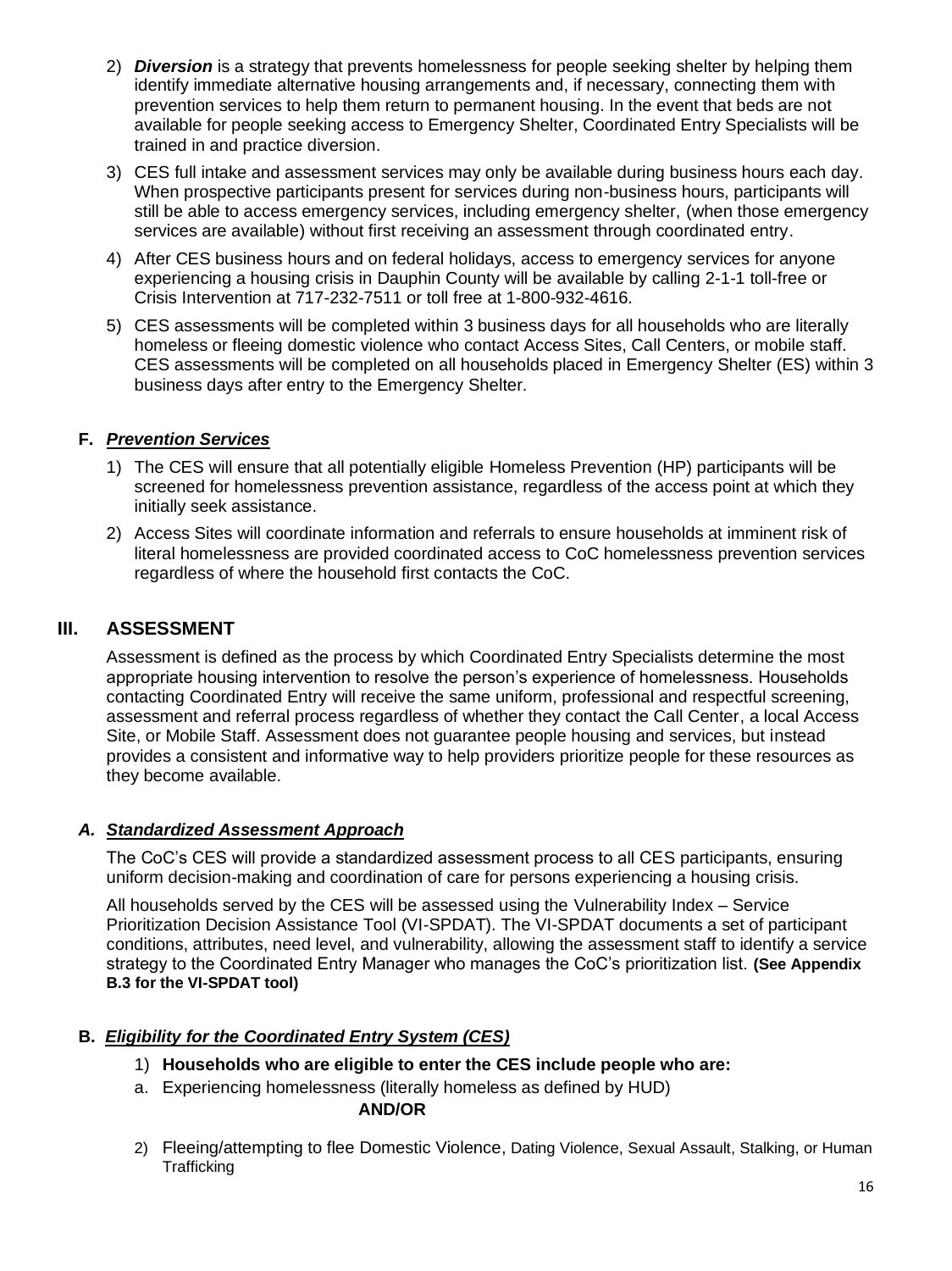- 2) Households who are not eligible for the CES include people who are:
- a. Experiencing housing issues outside of these categories will be referred to other preventionoriented resources available in the community. **(As described in Section II: E & F).**

# *C. Phases of Assessment*

The Dauphin County CoC has adopted the following phased approach to engage and appropriately serve persons seeking assistance through the CES.

- 1) *Screening for CES:* This first phase will focus on identifying the immediate housing crisis and clarifying that the household is eligible for the CES and that CE is the appropriate system to address the potential participant's immediate needs. If an individual or family is experiencing a housing crisis, they will also be referred for emergency shelter placement as capacity allows during this phase. **(See Appendix B.2 for Screening Form)**
- 2) *Diversion or Prevention Screening:* The second phase of assessment can also happen immediately upon engaging with a participant. During this phase, a Coordinated Entry Specialist will examine existing CoC and participant resources and options that could be used to avoid the participant entering the homeless system of care.
- 3) *Emergency Services Intake:* The third phase should also happen immediately, as it is intended to collect all information necessary to enroll the participant in a crisis response program such as emergency shelter or other homeless assistance program to resolve that participant's immediate housing crisis.
- 4) *Comprehensive Assessment (Within 3 business days after screening for CES or placement in ES):* In the fourth phase, the Coordinated Entry Specialist will search for or create a client record in HMIS and conduct the VI-SPDAT assessment and/or other appropriate assessments. These assessments will provide necessary information to refine, clarify, and verify a participant's housing and homeless history, barriers, goals, and preferences. Assessment information supports the evaluation of the participant's vulnerability and prioritization for assistance. The CE Specialist will then place the participant on the Priority List for housing interventions based on their score from the assessment.
- 5) *Next Step/Revised Assessment (Ongoing):* The final phase will collect information revealed or known after a Comprehensive Assessment is conducted when that new information might suggest a revised referral and service strategy.

# **D. Assessment Screening**

The CoC prohibits the CES from screening people out of the CES due to perceived barriers to housing or services, including, but not limited to, too little or no income, active or a history or substance abuse, domestic violence history, resistance to receiving services, the type or extent of disability-related services or supports that are needed, history of evictions or poor credit, lease violations or history of not being a leaseholder, or criminal record.

# *E. Assessment Training*

The CoC is committed to ensuring that all staff who assist with CES operations receive sufficient training to implement the CES in a manner consistent with the vision and framework of the CoC CES, as well as in accordance with the policies and procedures of its CES.

- 1) All Coordinated Entry Specialists must complete the following trainings before conducting any assessments:
	- a. CES Policy and Procedures Training
	- b. CoC Coordinated Entry HMIS Training
	- c. Domestic Violence/Sexual Assault training on how to conduct safety planning provided by the YWCA Greater Harrisburg's Violence Intervention & Prevention Services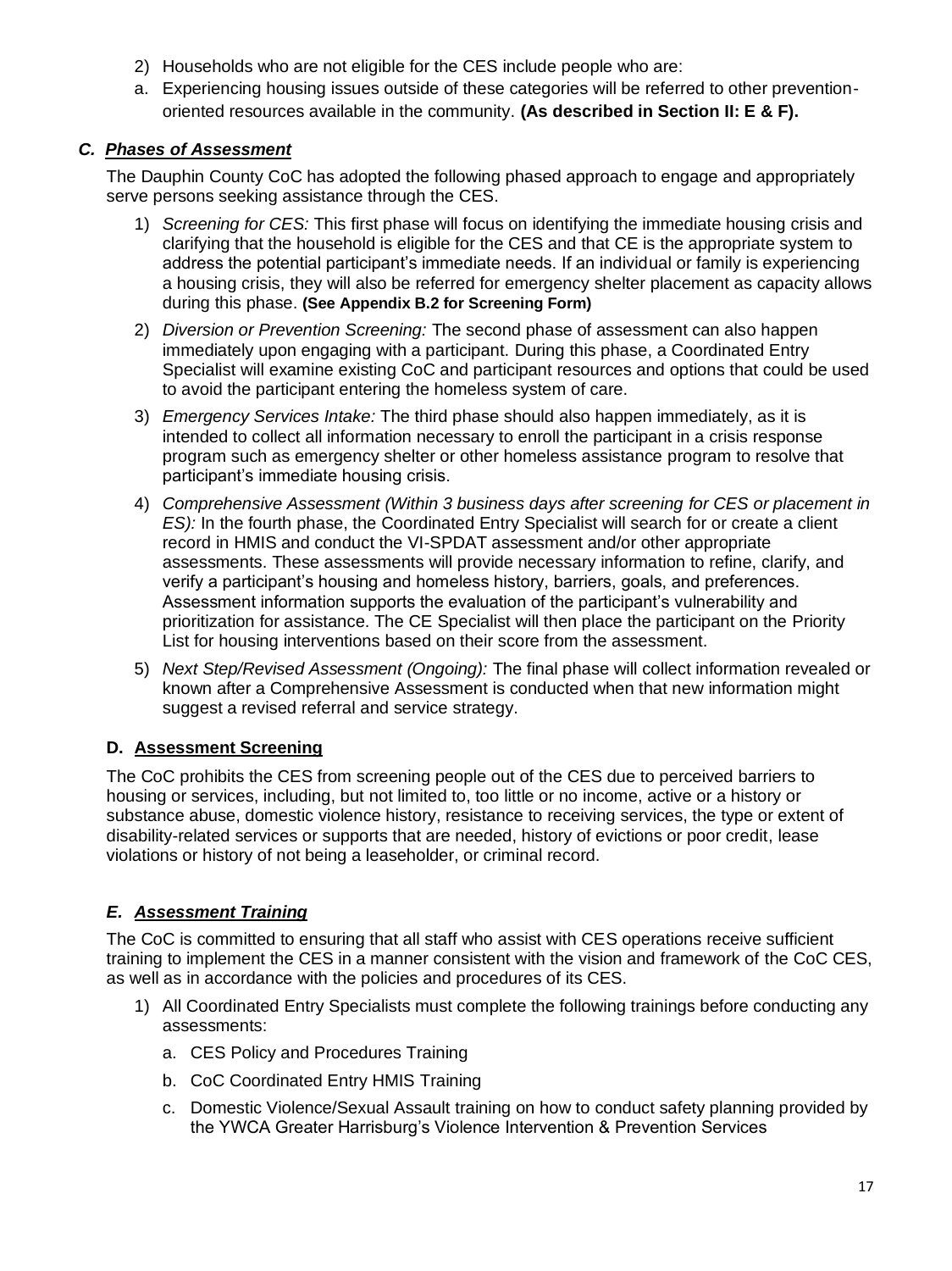- d. VI-SPDAT 2.0 Training Webinar (a free, self-guided webinar offered by OrgCode and available online to take anytime at: [http://www.orgcode.com/vi\\_spdat\)](http://www.orgcode.com/vi_spdat).
- 2) The CoC will provide annual training for persons who will manage Access Sites and conduct assessments for the CES. Training will be offered at no cost to the agency or staff and will be delivered by an experienced and professional trainer who is identified by the Coordinated Entry Committee. Topics for training will include the following:
	- a. Review of CoC's written CES policies and procedures, including variations adopted for specific subpopulations;
	- b. Requirements for use of assessment information to determine prioritization;
	- c. Protection of all participant's personally identifiable information;
	- d. Intensive training on the use of CES assessment tools; and
	- e. Criteria for uniform decision-making and referrals.

#### *F. Participant Autonomy*

It is crucial that households served by the CoC's CES have the autonomy to identify whether they are uncomfortable or unable to answer questions during the assessment process, or to refuse a referral that has been made to them. In both instances, the refusal of the participant to respond to assessment questions or to accept a referral shall not adversely affect his or her position on the CES's Prioritization List.

- 1) The assessment process cannot require disclosure of specific disabilities or diagnoses.
- 2) Throughout the assessment process, participants must not be pressured or forced to provide CES staff with information they do not want to disclose, including specific disability or medical diagnosis information.
- 3) Specific diagnosis or disability information may only be obtained for purposes of determining program eligibility to make appropriate referrals.

*\*Note that some funders require collection and documentation of a participant's disability or other characteristics or attributes as a condition for determining eligibility. Participants who choose not to provide information in these instances could be limiting potential referral options.*

#### *G. Nondiscrimination Complaint and Appeal Processes*

The CoC is committed to ensuring that no information is used to discriminate or prioritize households for housing and services on a protected basis such as race, color, religion, national origin, sex, age, familial status, disability, actual or perceived sexual orientation, gender identity, or marital status.

- 1) The CES participant information packet includes a form that details who the point of contact is for filing and addressing any nondiscrimination complaints, which can be filed by participants if they believe the nondiscrimination policy has been violated in their case during the CES process.
- 2) Additionally, this form will describe and provide contact information on how to access the grievance and appeal process if they are not satisfied with or have any questions regarding how their complaints are handled. This form must be reviewed at the Access Point by CES staff and must be signed by each participant. **(Please see Appendix B.5 for the Grievance & Appeal Process for Participants in the CES.)**

#### *H. Privacy Protections*

CES participating programs and programs are required to notify and obtain participant consent for the collection, use, and disclosure of participants' personally identifiable information (PII).

1) If a participant requests assistance for a housing crisis through phone or email communication, the Coordinated Entry staff will describe the informed consent process for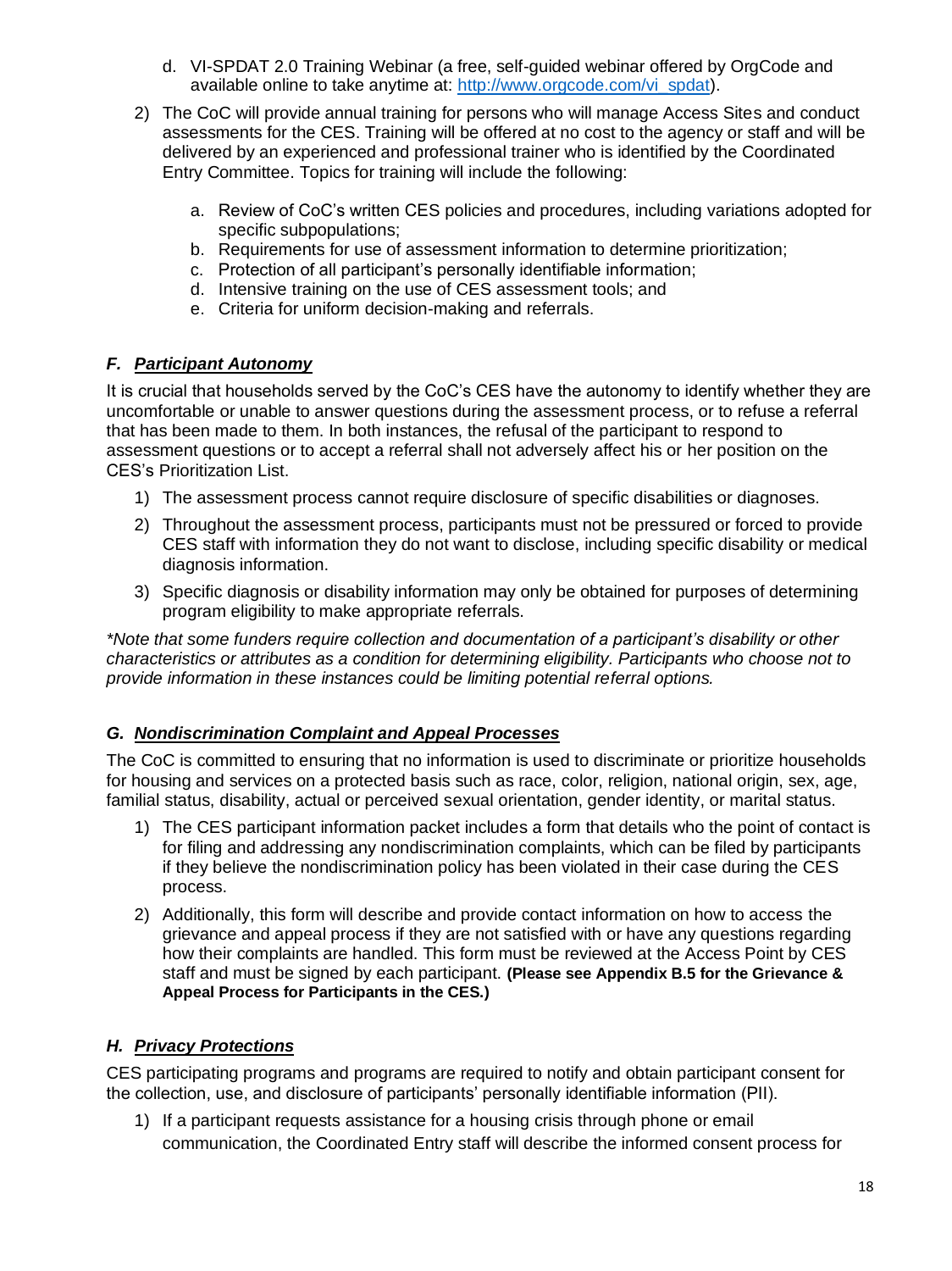sharing their PII information. The staff will then ask for verbal consent to collect, use and disclose their PII collected via phone or email to refer them to the CES.

- 2) CES Access Sites shall obtain written client consent from the participant when he or she comes in and additional data are collected during the comprehensive assessment. **(See Appendix B.6 for the CACH Consent for Data Collection & Release of Information Form.)**
- 3) The CoC shall protect all participants' (PII), as required by HUD's HMIS Data and Technical Standards, regardless of whether or not PII is stored in HMIS. All CES participating programs will ensure participants PII will only be collected, managed, reported, and potentially shared if those data are able to be secured in compliance with HUD-established HMIS privacy and security requirements.

#### *I. Updating the Assessment*

- 1) Participant assessment information (including the VI-SPDAT) should be updated annually, if the participant is served by the CES for more than 12 months and/or if the participant changes programs.
- 2) Additionally, Coordinated Entry Specialists may update participant records with new information as new or updated information becomes known by providers. Examples include a diagnosis of a disability (new to the household or newly revealed to the assessor), changes in household size, and health related changes.
- 3) Households who choose not to participate in data collection upon initial assessment or program entry may later decide that their information can be collected and entered into HMIS.
- 4) Participant data in HMIS can be updated after an initial CES data collection period and throughout program enrollment to reflect emergence of new information, corrections to previously collected information, or additions of previously unanswered questions.
- 5) The CoC will continuously work to improve participant engagement strategies to achieve completion rates of required HMIS data elements that are as high as possible.

# **IV. PRIORITIZATION**

The CoC will use the CES to prioritize households who meet the HUD Category 1 (literally homeless) and Category 4 (fleeing or attempting to flee domestic violence, dating violence, sexual assault, stalking, or human trafficking) definition of homelessness in all CoC and ESG funded programs within the CoC geographical area for access to housing and services. The prioritization process will be based on a specific and definable set of criteria that are made publicly available and which must be applied consistently throughout the CoC for all populations.

#### *A. Standardized Prioritization*

The VI-SPDAT Assessment Tool provides scoring for homeless history, specific vulnerabilities, and subpopulations and determines the households overall supportive service need/score. This information is used to determine priority placement on the Prioritization List. (i.e. higher score = higher placement on the list). The CoC will use the data collected through the Prioritization Assessment Tool to prioritize households experiencing homelessness within the CoC's geographical area. The foundational ranking principles used for prioritization are:

> **History of Homelessness**: Length of time experiencing homelessness and if unsheltered (VI-SPDAT History of Homeless score), and then by **Vulnerability** (VI-SPDAT Total Score)

#### **1) Permanent Supportive Housing (PSH)**:

Providers will utilize the Housing Prioritization List to offer housing placements to the household with highest score on the first. As a reminder, consumer choice is paramount to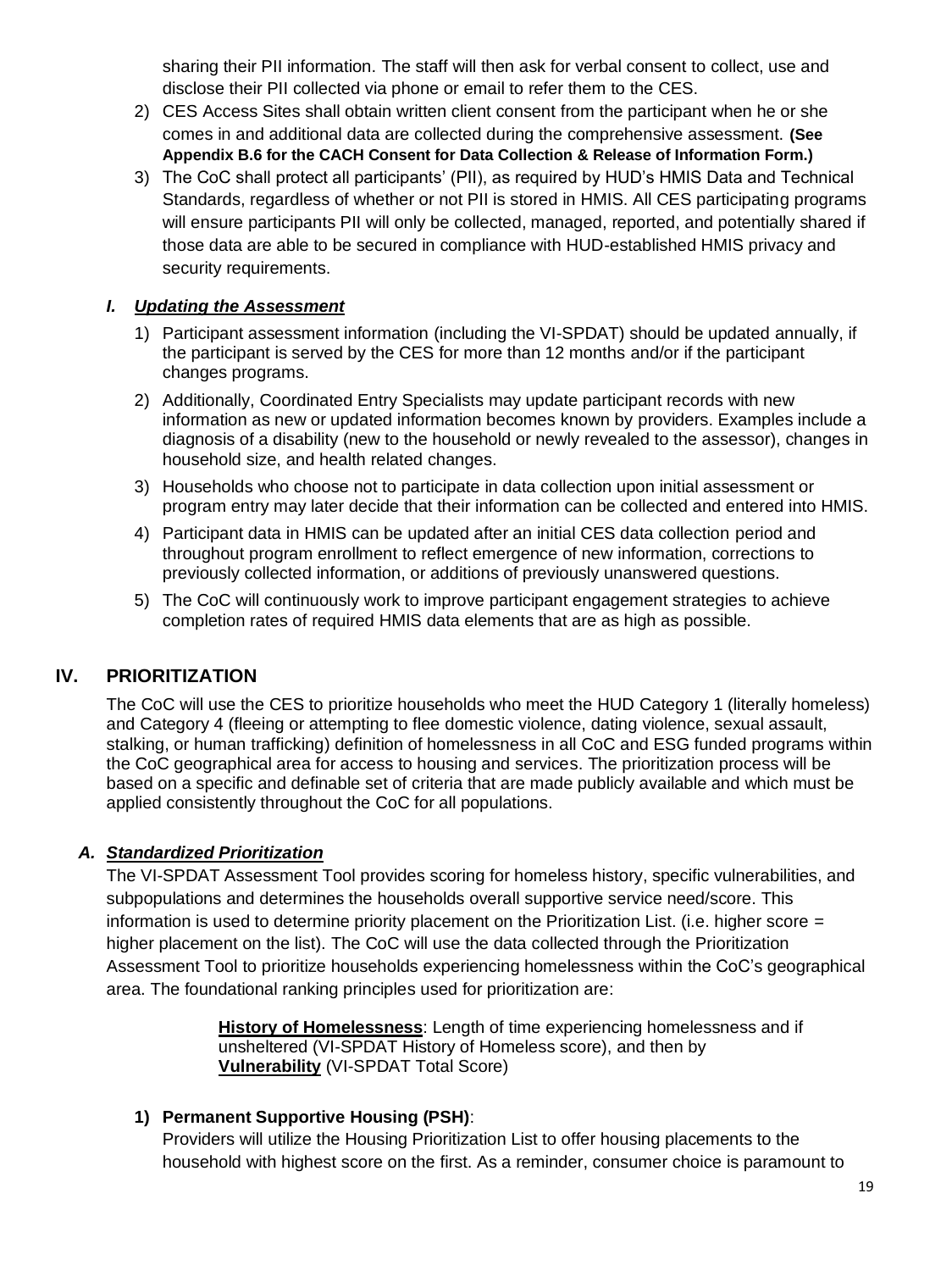this process. Households must meet both the HUD definition of homelessness under Category 1 (literally homeless) and have a disability to be eligible for PSH. Programs/Programs may not establish additional eligibility requirements beyond those specified in Category 1 (literally homeless) and those required by funders.

**2) Safe Haven (SH):** All CoC Safe Haven programs are required to follow the CoC's foundational ranking principles which prioritizes households with the longest history of homelessness and with the most severe service needs. For SH programs, households must meet both the HUD definition of chronic homelessness and have a mental health disability.

# **3) Rapid Re-Housing (RRH):**

All CoC RRH programs are required to follow the CoC's order of prioritization which prioritizes households with the longest history of homelessness and with the most severe needs. ESG grantees should follow their current approved written standards on prioritization in conjunction with this policy. Providers will utilize the Prioritization List to offer housing placements to the household with the highest score first.

- a. Coordinated RRH Placement: Placement into various RRH programs require coordination based on length of RRH assistance needed, and any subpopulation emphasis that is part of a program's focus population in their contracted service.
- b. Length of Assistance Determination:
	- i. RRH can be utilized to provide short or long assistance for households. In addition to utilizing the VI-SPDAT Assessment Tool, the CES intake contains a section of housing barrier questions to determine the likely term of RRH assistance needed.
	- ii. RRH LOAD (Length of Assistance Determination) Scoring:
		- 1. Short Term RRH (up to 6 months) LOAD Score < 10 points
		- 2. Long Term RRH (up to 24 months) LOAD Score = 10+ points
- c. RRH Programs in the CoC will focus on assisting the following subpopulations:
	- i. Households with a large number of family members.
	- ii. Households experiencing domestic violence and human trafficking.
	- iii. Households consisting of unaccompanied youth.
	- iv. Households with a previous episode of homelessness in the last 12 months
	- v. Households with a veteran member served by dedicated SSVF RRH

# **4) Transitional Housing (TH):**

It is the goal of the Dauphin County CoC to place households experiencing homelessness into permanent housing as quickly as possible. The CoC recognizes that Transitional Housing is an important option for certain population groups (Youth, DV, etc.) and when no permanent housing is readily accessible. It is the CoC's goal that Transitional Housing be used as a bridge to permanent housing and that households remain in Transitional Housing for less than 12 months.

- a. TH Programs in the CoC will focus on assisting the following subpopulations:
	- i. Households fleeing or experiencing domestic violence as the primary cause of their current housing crisis.
	- ii. Households consisting of unaccompanied youth.
	- iii. LOAD Score < 10 points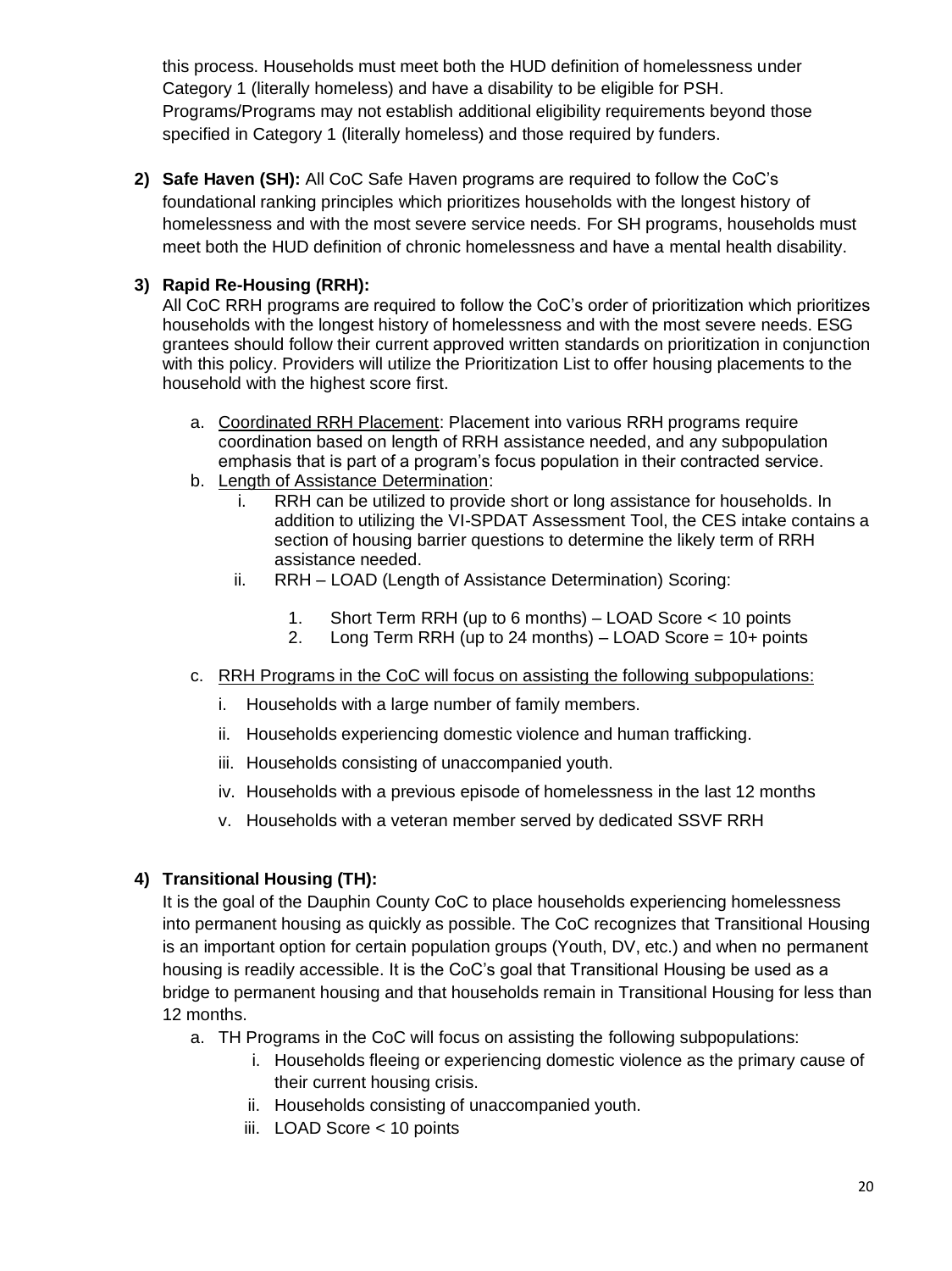# *B. Emergency Services*

Emergency services, such as emergency shelter, are a critical crisis response resource, and will not be prioritized through the CES.

# *C. Prioritization List*

- 1) The intention of a *Prioritization List* is to have a single, centralized list for the entire CoC, that includes all relevant participant-level information to identify which persons are most vulnerable and therefore most likely to be in the most immediate need for CoC assistance prioritized through the CES. The use of a *Prioritization List* ensures that CoC's do not serve on a "first come, first served basis," but rather according to each participant's level of need, vulnerability, and risk of greater harm should the household not receive accelerated access to CoC assistance. The *Prioritization List* provides an effective way to manage an accountable and transparent prioritization process.
- a. The CoC has established a community-wide list of all known homeless persons who are seeking or may need CoC housing and services to resolve their housing crisis. The Prioritization List will be based on the history of homelessness, participant vulnerability, need, and date of entry into the CES.
- b. New participants will be added to the Prioritization List and existing participants' rank order on the Prioritization List will be managed according to the prioritization principles as established by the CoC's written policies and procedures governing CES operations and decision-making. **(See Appendix A.1 and A.7)**
- c. Participating agencies are required to provide the following information about participants: assessment score, participant preferences for housing type and location, and any additional special housing needs such as physically accessible units or other accommodation needs.
- 2) All CoC Program and ESG Program funded programs must accept referrals exclusively through the CoC's defined CES as described below. All other CoC programs and services will utilize the CES as the source for referrals with a goal of accepting at least 51% of their clients from the Prioritization List.
- 3) At all times throughout the referral process, a member of the CES staff will work with the participant and service providers to ensure success in all areas of the participant's life. A member of the CES staff will also attempt to determine service needs and connect individuals and families with other agencies and service systems in a coordinated way fostering crosssystems communication, planning, and collaboration.

# **V. REFERRAL**

# *A. Notification of Vacancies*

All Coordinated Entry Required Participating Agencies will enroll new participants only from the CoC's CES referral process.

- 1) To facilitate prompt referrals and to reduce vacancy rates, participating providers must notify the Coordinated Entry Manager of any known and anticipated upcoming vacancies.
- 2) When a TH, RRH, or PSH vacancy occurs or is expected to occur in the immediate future, the provider agency must alert the Coordinated Entry Manager via email within 3 business days of the vacancy. The notification must include specific details of the vacancy, including program name, unit size, location, and any funder-defined eligibility requirements.

# *B. Participant-Declined Referrals*

One of the guiding principles of Coordinated Entry is participant choice. This principle must be evident throughout the CES, including the referral phase.

- 1) Participants in the CES are allowed to reject service strategies and housing options offered to them, without repercussion.
- 2) Participants will be given information about the programs available to them and provided choices whenever feasible based on assessment information, vulnerability and need scores, preliminary eligibility pre-determinations, and available resources.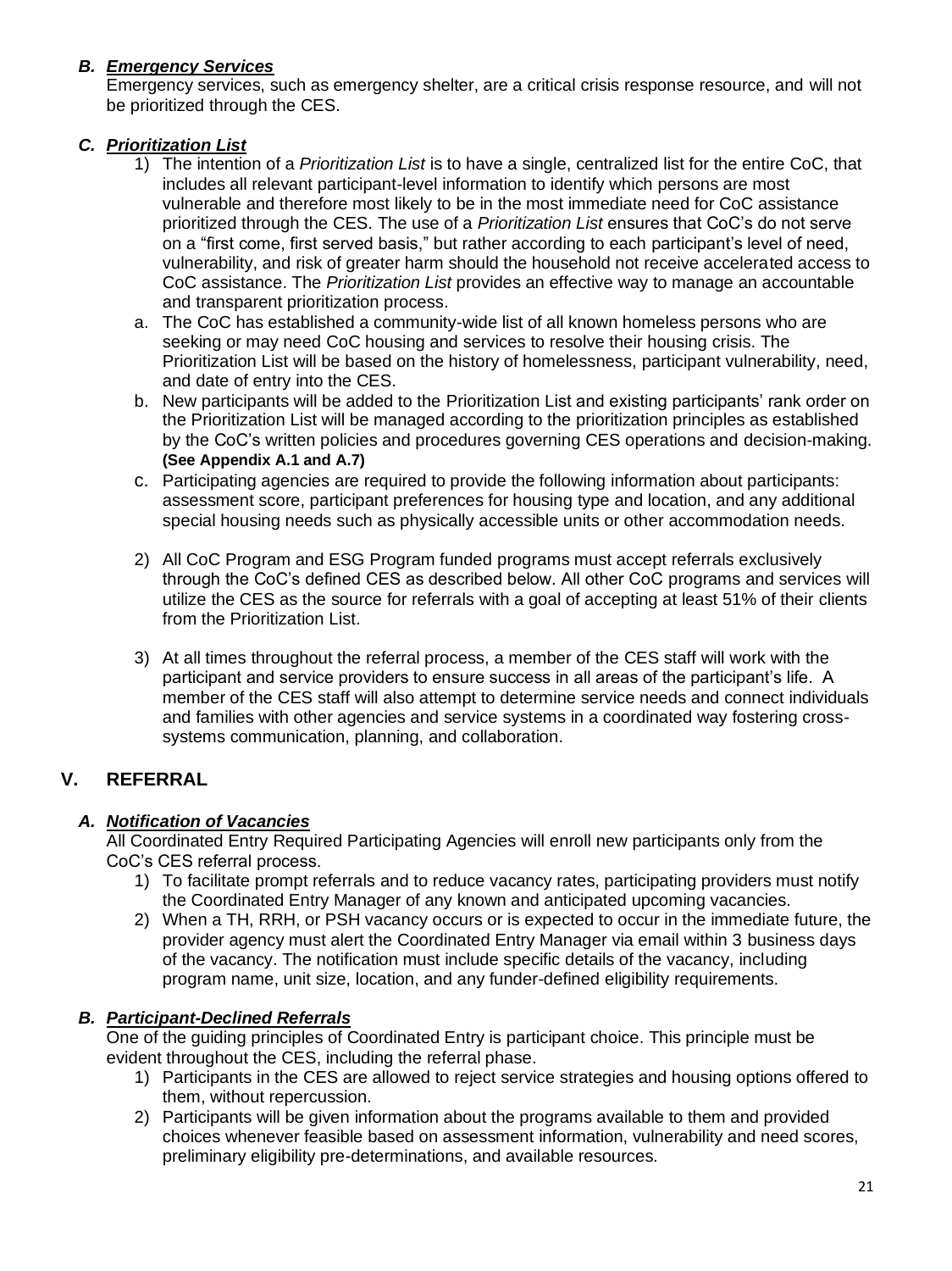- 3) Of the options available, participants will be afforded their choice of which program to be referred to.
- 4) If a participant declines a referral to a housing program, they remain on the Prioritization List until the next housing opportunity is available.
- 5) If the participant declines a subsequent (second) referral to another housing program, the participant will be offered the opportunity to participate in an interagency meeting with a cross-systems approach or a Family Group Conference.
- 6) If the participant agrees to the interagency meeting and/or FGC referral, a member of the Coordinated Entry team will obtain consent(s) from the participant to contact the appropriate Dauphin County Human Services' departments (CYS for families with children and HSDO for others without children) to release information.
- 7) When a participant has declined all resources and has also refused to participate in an interagency meeting with a cross-systems approach and/or a Family Group Conference, the participant will be asked to sign a form that indicates that they have been offered multiple program referrals and connections to other resource providers and have declined all services. **(See Appendix B.7 for the Participant Letter Declining All Services Offered through the CES)**
- 8) After a participant denies all resources and services and signs the above form, they will be removed from the Prioritization List. A copy of the form is given to the participant, and the declination is documented in the CES notes. The individual can reapply in 30-days but will need to begin the process at step one with a screening and assessment and be placed on the prioritization list based on individual/family needs at the time of *that* assessment.

# *C. Provider-Declined Referrals*

There may be instances when agencies decide not to accept a referral from the CES. When a provider agency declines to accept a referred prioritized household into its program, the agency must notify the Coordinated Entry Manager of the denial and the reason for the denial.

- 1) Refusals by programs are acceptable only in certain situations, including these:
	- a. The household does not meet the program's eligibility criteria.
	- b. The household would be a danger to self or others if allowed to stay at this particular program.
	- c. The services available through the program are not sufficient to address the intensity and scope of participant need.
		- i. When the concern of the housing program is that they do not have the services available to address the participants' needs, the Coordinated Entry Manager will be contacted.
		- ii. The Coordinated Entry Manager will ask the provider what it is that they need to help successfully maintain the participant and what, if any, other services are involved with the family.
		- iii. The Coordinated Entry Manager will attempt to gather a list of other resources that could support the participant and housing program and offer a Family Group Conference and/or interagency/team meeting.
		- iv. If accepted, the Coordinated Entry Team member will obtain consent to release/share information for appropriate referral for a Family Group Conference/interagency team meeting.
	- d. The program is at capacity and is not available to accept referrals at this time.
- 2) The agency must communicate the refusal to the Coordinated Entry Manager within 3 business days of making the refusal using the Provider Declination Form. **(See form Appendix B.8)**
- 3) The agency must notify the Coordinated Entry Manager why the referral was rejected, how the referred participant was informed, and what alternative resources were made available to the participant using the Provider Declined Services Form. This information will then be shared by the Coordinated Entry Manager to the Coordinated Entry Committee, which will discuss and decide on the most appropriate next steps for both the program and the participant.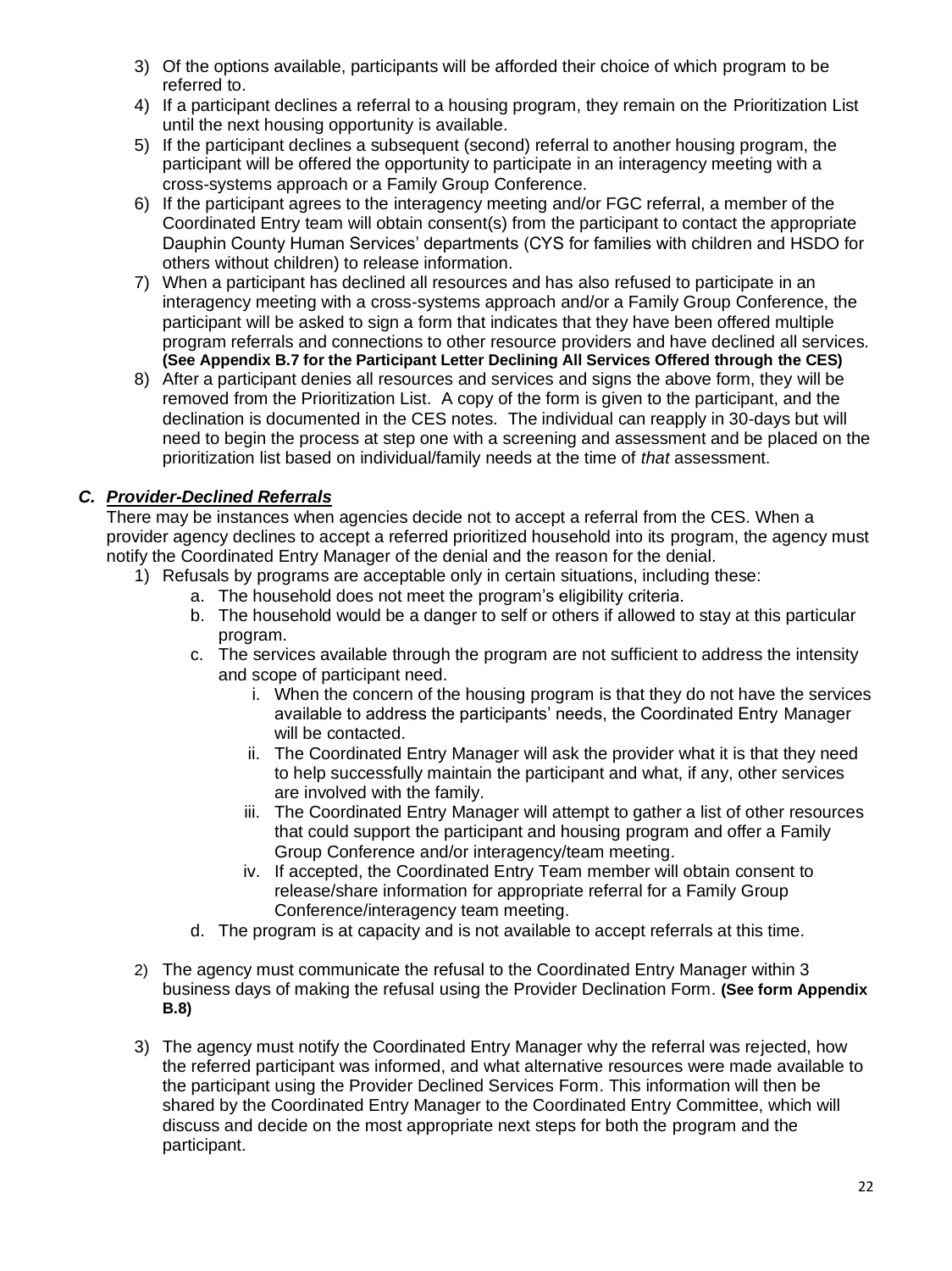4) The participant will be offered the opportunity to participate in an interagency team meeting with a cross-systems approach or a Family Group Conference. A member of the Coordinated Entry team will obtain the appropriate consent from the participant to contact the appropriate Dauphin County Human Services' departments (CYS for families with children and HSDO for others without children).

Once a program has refused more than 3 households within a 12-month period, the Coordinated Entry Manager will schedule a meeting with the program to discuss ways to increase the referrals accepted by their program.

# **VI. DATA SYSTEMS**

Throughout the CES, there may be many different types of data and data systems that are used to collect, manage, and report out on the persons served by the Coordinated Entry. Examples of the types of data and data systems that are frequently used in a CES are:

**HMIS or Comparable Database:** Often used to collect personally identifiable

information (PII) on participants, as well as assessment and referral information.

**Prioritization List:** May contain PII on participants and should include information necessary to prioritize and match persons for assistance.

**Vacancies Database:** Program-level information on the number of beds or units available for referral, as well as program eligibility and location information.

#### *A. Data System*

- 1) CES participating agencies contributing data to the CES must ensure participants' data are secured regardless of the systems or locations where participant data are collected, stored, or shared, whether on paper or electronically. Additionally, participants must be informed how their PII data are being collected, stored, managed, and potentially shared, with whom, and for what purpose.
- 2) Participants must receive and acknowledge a "Participant Consent" form prior to the collection of data for the CES. The form identifies what data will be collected, where the data will be stored/managed, how the data will be used for the purposes of helping the participant obtain housing and assistance and for other administrative purposes, and what data will be shared with others (if the participant consents to such data sharing).

# *B. Participant Consent Process*

- 1) Participants must sign a written consent form, according to the defined privacy policies adopted by the CoC. If the participant does not give consent for PII to be collected and maintained in the data system, then the participant will be entered anonymously. Name, Social Security number and email address will be omitted from the Data Base.
- 2) As part of the assessment process, participants will be provided with a written copy of the CACH Consent for Data Collection & Release of Information Form, which identifies what data will be collected, what data will be shared, which agencies data will be shared with, and what the purpose of the data sharing is. Participants will have the option to decline sharing data; doing so does not make them ineligible for the CES. (**See Appendix B.6 for a copy of the CACH Consent for Data Collection & Release of Information form.)**

# **VII. EVALUATION**

# *A. Monitoring and Evaluation*

Monitoring and evaluation are critical for building a strong, evidence-based coordinated entry system around housing homeless individuals and families and for assessing the types of interventions being